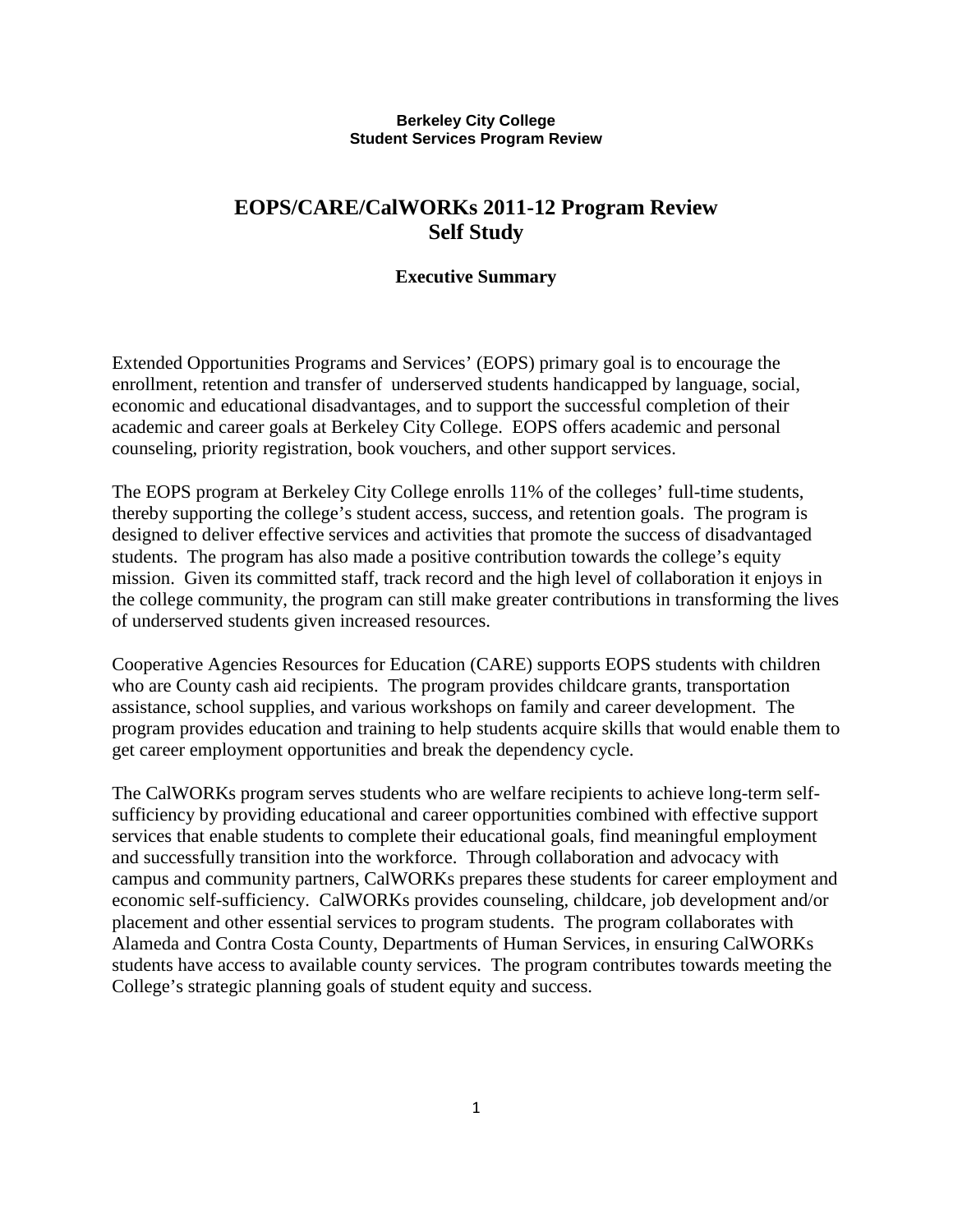## **EOPS/CARE/CalWORKs Success Stories 2010-2012:**

- EOPS served an average of 316 students over the last three years, while State allocations funded only an average of 110 students. CARE and CalWORKs served an average of 24 and 66 students respectively during the same period.
- EOPS students constitute 11% of BCC's full-time student population and 4% of all matriculating students.
- $\div$  In the last three years, 62 EOPS students received Associated Degrees and 13 students received Certificates.
- Between 2010-2012, 33 EOPS students transferred to the UC system and 38 transferred to the CSU system.
- 52% of EOPS students identify transfer as their primary educational goal compared to 38% for the general student population

## **Program needs to meet student demand by:**

## **EOPS/CARE**

- A. Providing additional .33 counseling to supplement the current .67 counseling position.
- B. Increasing the current .75 clerical position to a full-time position
- C. Supporting ASBCC's effort to organize a college wide book donation campaign to expand the EOPS Book Loan Program

# **CalWORKs**

- A. Hiring a .50 Clerical Assistant to provide administrative support to the program
- B. Ensuring 75% of all new students meet with the CalWORKs Counselor to plan and enroll in their first semester classes before the start of school
- C. Maximizing students job training and placement opportunities in collaboration with the Berkeley One-Stop Center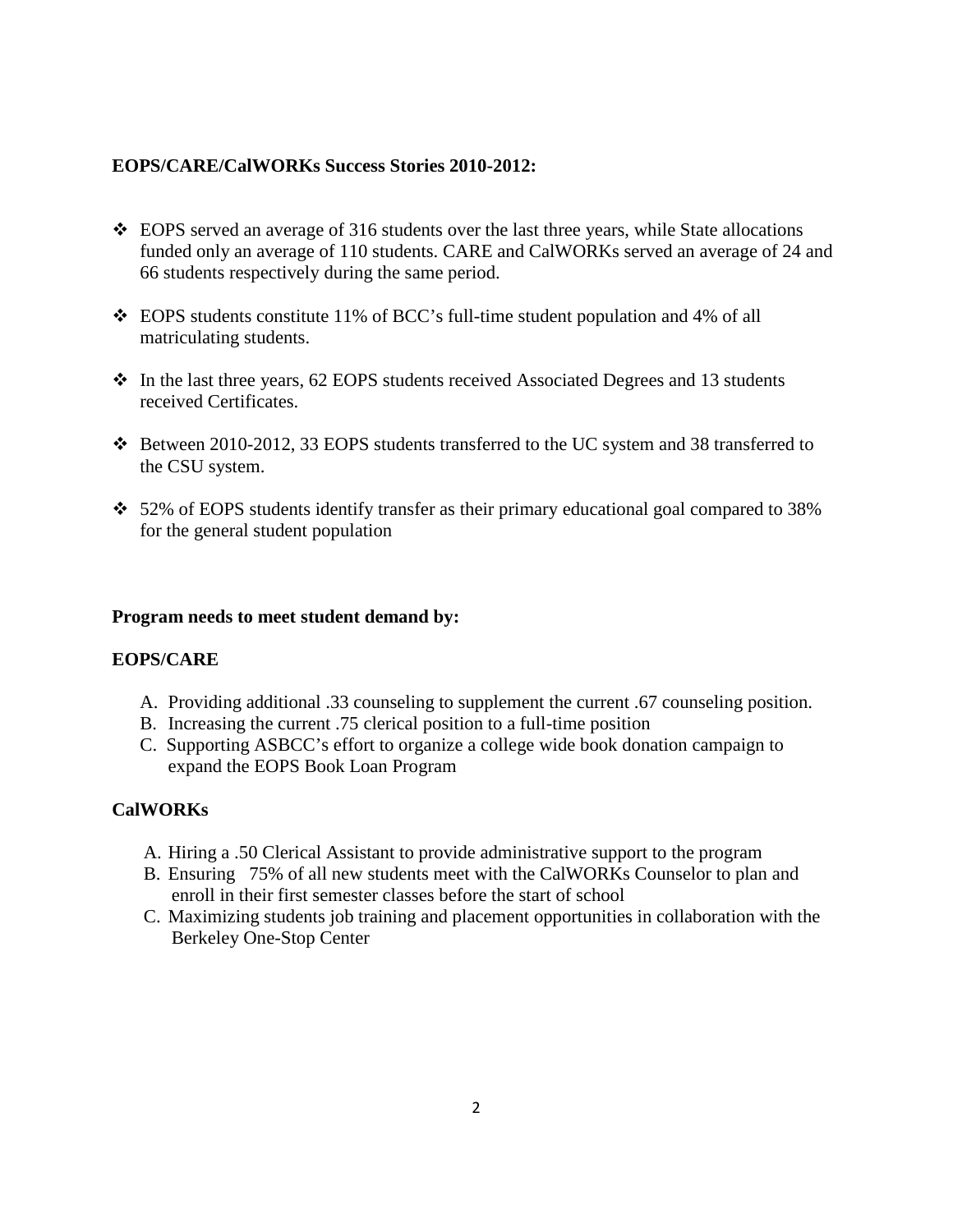### **INTRODUCTION**

#### **Background Information**

Extended Opportunity Programs and Services (EOPS) program's primary goal is to encourage the enrollment, retention and transfer of students handicapped by language, social, economic and educational disadvantages, and to facilitate the successful completion of their academic and career goals and objectives. EOPS offers academic and personal counseling, advising, priority registration, book vouchers and a book loan program and other support services. EOPS students meet with their counselor twice each semester to design and update their educational plans. Students on academic probation also meet monthly with a counseling intern for advising and attend three student success workshops during the semester. Students also participate in the progress review process conducted in the middle of each semester where in they obtain feedbacks from each of their instructors, get reviewed by EOPS staff and referred to a EOPS counselor if additional intervention is needed to ensure the academic success of students experiencing difficulties in their classes.

Cooperative Agencies Resources for Education (CARE) program provides childcare grants, transportation assistance, school supplies and various family, work and life related coaching and workshops to CARE students who are also EOPS students. This unique educational support program is geared towards assisting students who are welfare recipient and desire job-relevant education to break the dependency cycle.

The EOPS/CARE Programs at Berkeley City College is supervised by the Vice President of Student Services/Director (.5) and staffed by a Counselor (.5), Coordinator (1.0%) Clerical Assistant, II ( .75) and three Student Aids. The Coordinator is responsible for planning, organizing, coordinating, and implementing the day-to-day operations of the EOPS/CARE programs. The Clerical Assistant provides a wide-range of support services in assisting the implementation of programs and services.

The EOPS/CARE programs receive more applications each academic year than it can serve, demonstrating the popularity of its programs and services. EOPS students make significant contributions to the enrichment of the college community through their active participation in the leadership of the Associated Students of Berkeley City College, the Ambassador Program and various student clubs.

The CalWORKs program serves students who are welfare recipients to achieve long-term selfsufficiency through coordinated academic/training programs and support services including: academic and personal counseling, child care services, career awareness and job search skills, work study opportunities and coordination with county welfare offices.

As a Welfare to Work (WTW) program for families with children receiving public assistance, the program is designed to assist this population in completing their Associate Degrees or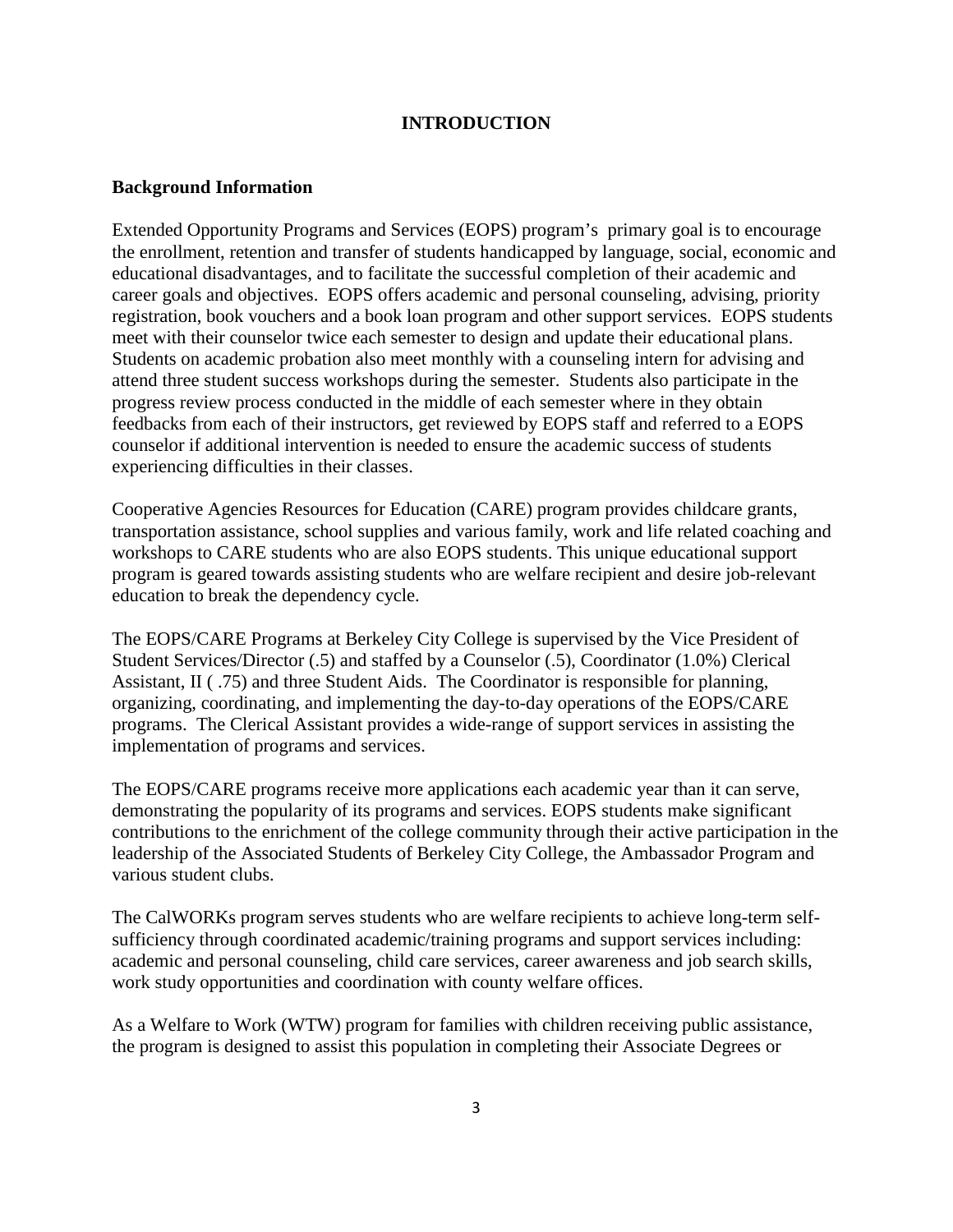Certificates in their chosen field of study and move them from public assistance to a career providing independent and sustainable income.

The CalWORKs program acts as a liaison between the Department of Social Services, the student, and the college to ensure the alignment between the students' welfare to work plan and the program they are pursuing at Berkeley City College. To this end, academic and personal counseling, supervised study time and/or tutoring, information and referral services, work study as well as job/personal development and success workshops are provided.

The program is supervised by the Vice President of Student Services and is staffed by a Program Coordinator (.50) Counselor (.50) and a Student Aid. The District has established Partnership with Alameda County Social Services Department.

The Counselor meets with each student twice each semester to develop education plans that integrate the academic and career interests, career goals, skills and labor market trends for each student, reviews and signs academic and program progress reports ensuring that students are engaged in the county required study time for the hours they are scheduled to be in class and makes childcare and work-study recommendations, reviews and completes county documents, communicates with county personnel and evaluates student progress.

## **Purposes and Needs Assessed**

EOPS/CARE/CalWORKs program goals include:

Increasing the percentage of underserved students who are enrolled in the college.

Increase the percentage of students who receive Associate Degrees, Certificates and transfer to four-year colleges.

Increasing the percentage of underserved students who receive academic training, job search skills and work study opportunities.

## **Current Components**

#### **Extended Opportunities Programs and Services**

EOPS implements the following programs, services, and activities to actualize its mission of enrolling and supporting the academic career success of an increasing number of disadvantaged students.

- Recruitment/Outreach Services
- Orientation Services
- Priority Registration Services
- Counseling and Advisement Services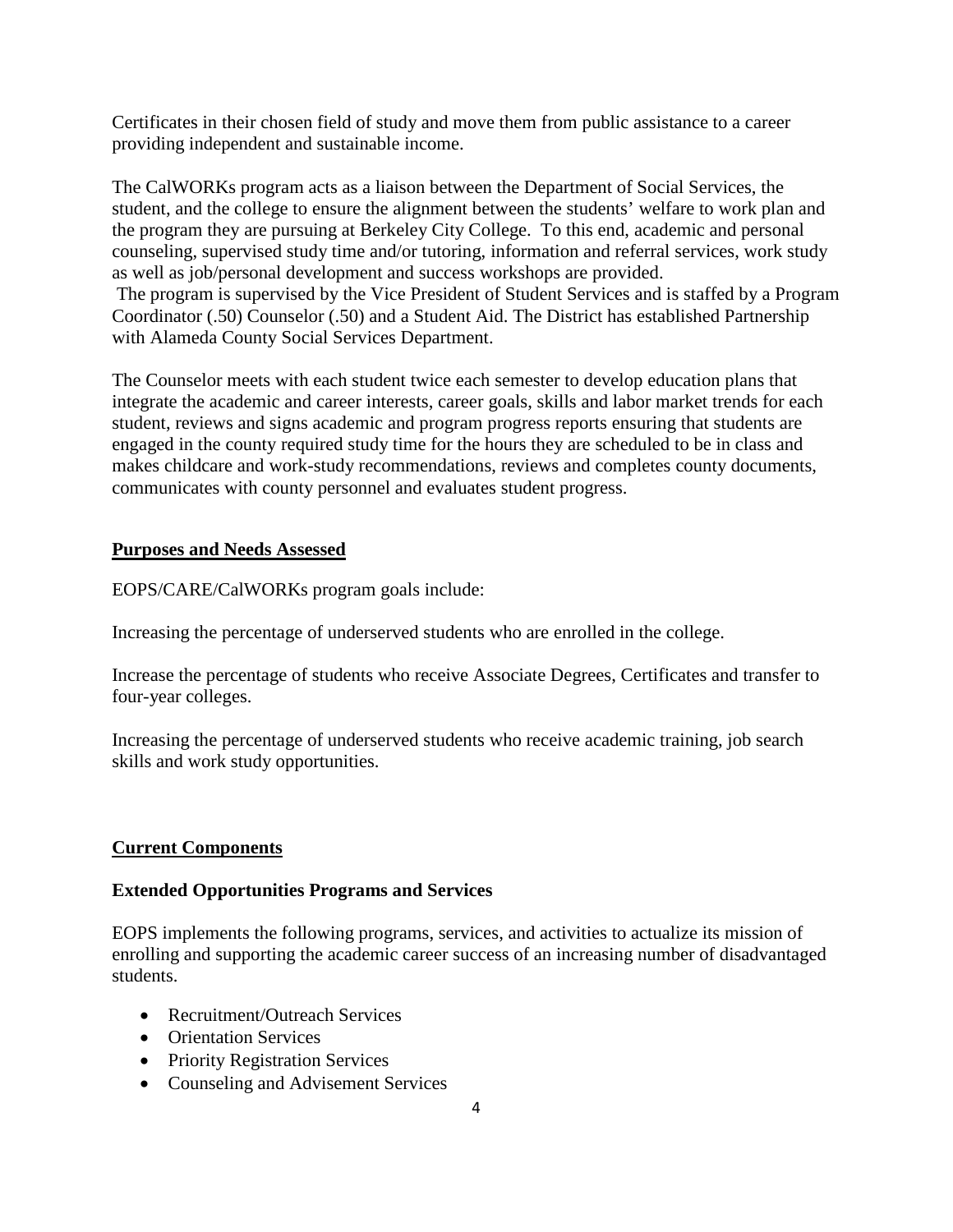- Tutoring
- Transfer
- Job Search
- CARE Program
- EOPS/CARE Advisory Committee

# **Unique Aspects of the Program**

# **1. Human Resources**

The addition of three graduate interns in the program has contributed greatly in supporting the programs retention efforts. An intern is assigned to work closely with students on academic and program probation through a monthly individual meeting with the students and attendance of workshops to improve their study skills and manage life issues.

# **2. Progress Review Process**

The timely implementation of the progress review, referral and follow-up process connects counselors and faculty in a proactive and effective manner. This intervention process is instrumental in helping EOPS students to overcome success barriers in reaching their academic success and personal development objectives.

# **3. Transfer Mentoring**

The Starting Point Mentoring Program, operated by student mentors from the University of California, Berkeley connects UC student mentors with EOPS students. Mentors encourage, support, and motivate EOPS students to pursue transfer opportunities to UC Berkeley in particular and the UC system in general. Counselors conducted various transfer workshops in collaboration with the Transfer and Career Center. Beginning 2011 prospective EOPS/TRIO transfer students visited four-year colleges in the Greater Bay Area.

# **4. Tutoring**

The Student Learning Resources Center provides tutoring services for EOPS students who are enrolled in Basic Math courses. These students receive one-on-one tutoring as well as additional "as-needed" tutoring services to meet the over-and-above requirement to ensure their academic success. Students enrolled in Basic English courses are enrolled in English Writing Workshops where they receive group and individualized tutoring.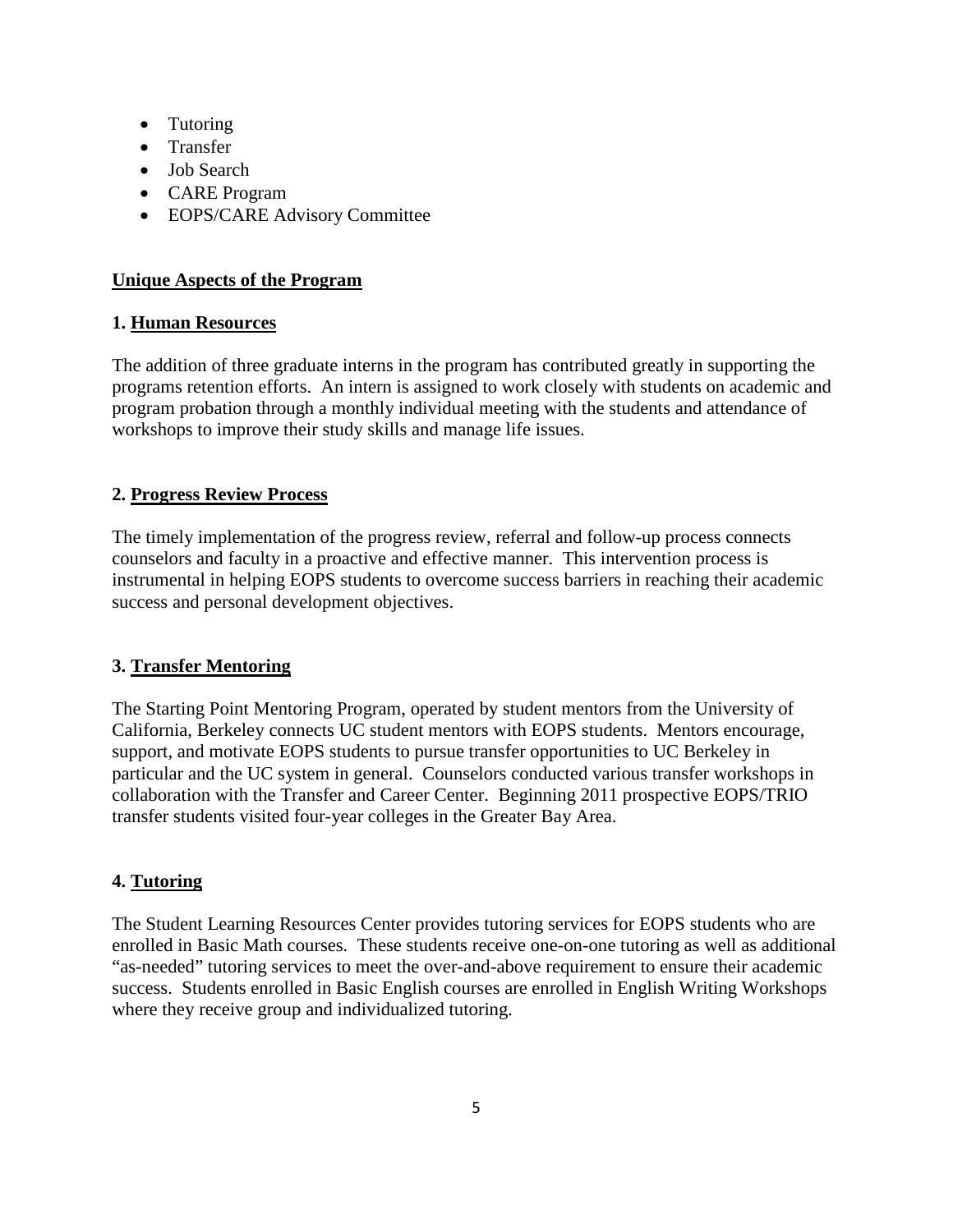### **5. Student Networking**

EOPS/CARE/CalWORKs students are provided with various activities and opportunities to network among themselves and the larger campus community via Facebook, and Twitter accounts established by EOPS. The EOPS students' lab also provides ample opportunities for students to study, discusses and support each other as they use the computer facilities and a study area.

## **4. Book Loan Services**

The book loan program served an average of 125 students in the last three years. All EOPS students are qualified to borrow available books once they have used the total amount in their book voucher account. The involvement of the Associated Students of Berkeley City College in collecting books for the book loan program will substantially increase the capacity of the program to meet student demands.

## **Current components (Continued)**

## **California Work Opportunity and Responsibility for Kids (CalWORKs)**

CalWORKs at Berkeley City College focuses in four service areas to support student success.

- ❖ Specialized Curriculum Development
- ❖ Counseling
- Work Study/Job Development
- Child Care and
- Coordination with County Staff and BBC Support Services

Inherent in this process is ensuring that students are assessed for placement in classes that are consistent with their development needs, completion of required forms, such as student application/intake, books and supply request lists, child care services, county eligibility certification, etc.

## **Resources**

EOPS/CARE/CalWORKs programs provide a student friendly environment to enhance student engagement with the counseling staff through required two counseling contacts each semester, an additional contact with staff to follow-up on student academic progress, additional advising and problem-solving sessions with counseling interns and student peer advisors, a student lab with computers to do research and print assignments and a referral service to community based organizations such as FamilyPath, for assistance in the areas of mental-health, domestic abuse, addiction, homelessness, food and clothing..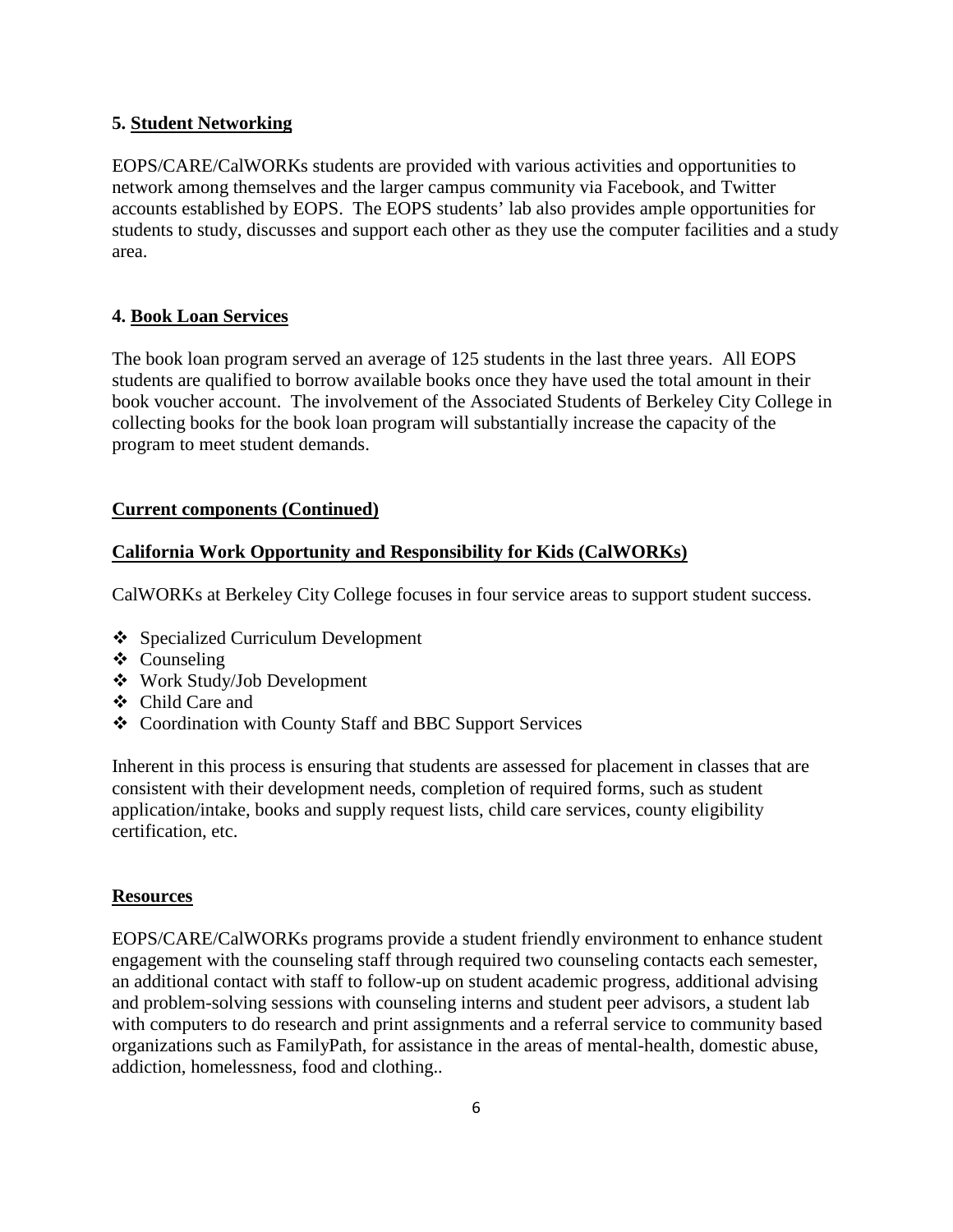### Program Goals

- 1. Increase the percentage of underserved and underprepared students enrolled in EOPS/CARE/CalWORKs programs that successfully complete their educational objectives and career goals.
- 2. Increase the percentage of students that receive job search skills, work study opportunities.
- 3. Increase the percentage of students who receive Associate Degrees, Certificates and/or transfer to four-year colleges.
- 4. Improve the delivery of programs and services:
	- Maintain the recruitment of counseling interns to work one-one-one with probationary students to promote academic success.
	- Maintain regular contacts with the Financial Aid Supervisor to ensure program students get priority in obtaining work-study opportunities.
	- Continue to utilize Transfer and Career Center resources and facilities to conduct collaborative transfer workshops.
	- Collaborate with the Financial Aid Office to ensure program students complete and submit their application packages on time to receive aid.

## **Table 1**

| <b>GOAL</b>                                               | How is the goal measured<br>(indicators)                                                                              | What are expected outcomes                                                                                                                 |
|-----------------------------------------------------------|-----------------------------------------------------------------------------------------------------------------------|--------------------------------------------------------------------------------------------------------------------------------------------|
| Improve student academic<br>success                       | Acquire additional<br>counseling resources                                                                            | Increase the number of first<br>semester students who complete<br>their education plans before the<br>start of school                      |
| Expand work study and career<br>exploration opportunities | Develop workshops to<br>address job search skills in<br>collaboration with the<br>Berkeley One-Stop-Center            | Increase the number of students<br>with the skill to create job specific<br>resumes, cover letters and<br>interviewing skills & employment |
| Increase the number of students<br>with declared majors   | Develop and implement a<br>follow up strategy for<br>students to meet with their<br>counselor & complete Ed<br>plans. | Increase the number of students<br>with declared majors to 75% of<br>program students by the end of<br>spring '13 semester.                |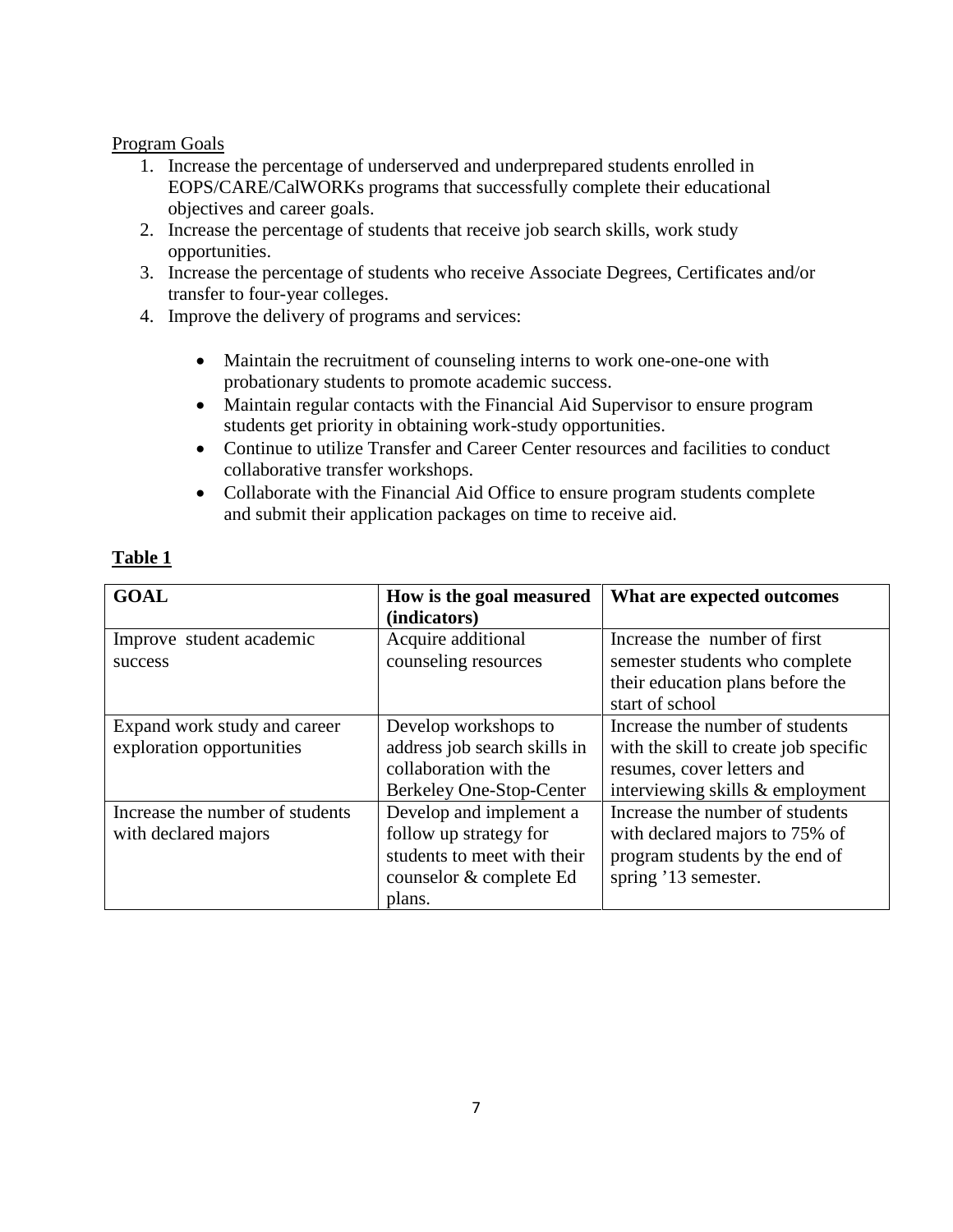# **II. Student Demographic of Those Using EOPS/CARE Services** (by numbers)

# **Table 1**

## **EOPS Student Demographic of Those Using EOPS/CARE Services by numbers**

| <b>Fall Censes EOPS Total</b><br><b>Headcount</b> | 2009 | 2010 | 2011 |
|---------------------------------------------------|------|------|------|
|                                                   | 296  | 330  | 298  |

| Age                                                            | 2009           | 2010           | 2011                     |
|----------------------------------------------------------------|----------------|----------------|--------------------------|
| Under 16                                                       | 0              | $\overline{0}$ | $\overline{\phantom{a}}$ |
| $16 - 18$                                                      | 30             | 36             | 44                       |
| 19-24                                                          | 117            | 142            | 104                      |
| 25-29                                                          | 39             | 57             | 37                       |
| 30-34                                                          | 26             | 26             | 31                       |
| 35-54                                                          | 76             | 62             | 73                       |
| 55-64                                                          | $\overline{7}$ | 6              | $\overline{7}$           |
| 65 and Over                                                    | $\mathbf{1}$   | $\mathbf{1}$   | $\overline{2}$           |
| Gender                                                         |                |                |                          |
| Female                                                         | 196            | 211            | 230                      |
| Male                                                           | 82             | 101            | 68                       |
| Unknown                                                        | 18             | 18             | $\overline{a}$           |
| <b>Ethnicity</b>                                               |                |                |                          |
| African-Am                                                     | 136            | 141            | 197                      |
| Asian/PI                                                       | 19             | 34             | 28                       |
| Filipino                                                       | $\overline{2}$ | $\overline{3}$ | $\overline{7}$           |
| Latino                                                         | 34             | 37             | 33                       |
| Native-Am                                                      | 3              | 5              | 3                        |
| White                                                          | 21             | 26             | 23                       |
| Other/Unknown                                                  | 81             | 84             | $\overline{7}$           |
| Total:                                                         | 296            | 330            | 298                      |
| Note: 2010-11 Data demographic obtained from internal reports. |                |                |                          |

**Summary:** Female students constitute the largest gender group (69%) compared to men (31%) and African Americans are the largest ethnic group (44%).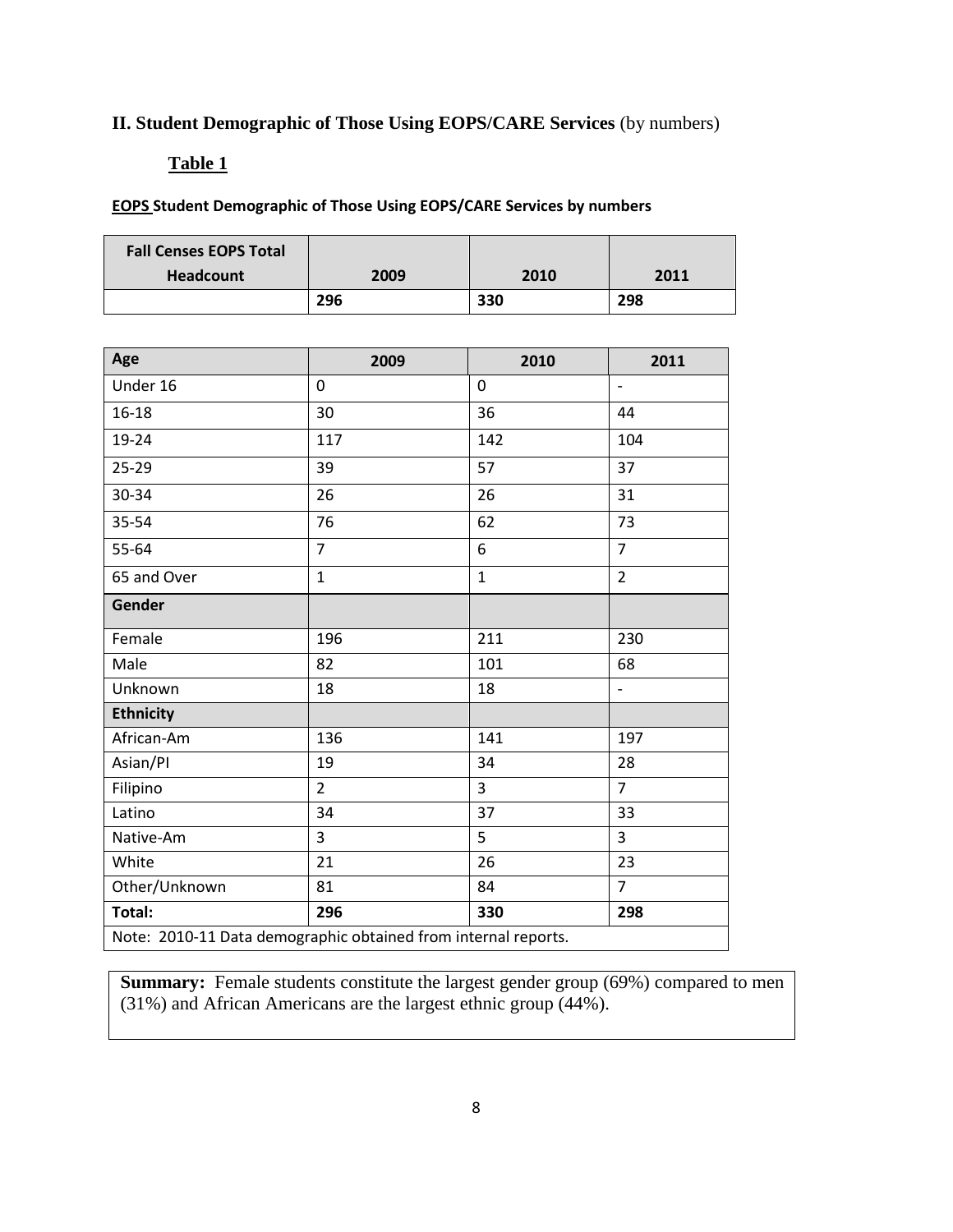# **CalWORKs Student Demographic of Those Using CalWORKs Service (by numbers)**

| <b>Fall Censes CalWORKs</b> |                          |                          |                          |
|-----------------------------|--------------------------|--------------------------|--------------------------|
| <b>Total Headcount</b>      | 2009-10                  | 2010-11                  | 2011-12                  |
|                             | 51                       | 65                       | 80                       |
|                             |                          |                          |                          |
| Age                         | 2009                     | 2010                     | 2011                     |
| Under 16                    | $\overline{\phantom{a}}$ | $\frac{1}{2}$            | $\overline{\phantom{a}}$ |
| $16 - 18$                   | $\mathbf{1}$             | $\mathbf{1}$             | $\overline{a}$           |
| 19-24                       | 17                       | 19                       | 21                       |
| $25 - 29$                   | 14                       | 20                       | 20                       |
| 30-34                       | 8                        | 15                       | 20                       |
| 35-54                       | 11                       | 10                       | 16                       |
| 55-64                       | $\overline{\phantom{a}}$ | $\frac{1}{2}$            | $\overline{a}$           |
| 65 and Over                 | $\overline{\phantom{a}}$ | $\overline{\phantom{a}}$ | $\overline{\phantom{a}}$ |
| Gender                      |                          |                          |                          |
| Female                      | 46                       | 58                       | 72                       |
| Male                        | 5                        | $\overline{7}$           | 8                        |
| Unknown                     | $\overline{\phantom{0}}$ | $\frac{1}{2}$            | $\blacksquare$           |
| <b>Ethnicity</b>            |                          |                          |                          |
| African-Am                  | 33                       | 42                       | 56                       |
| Asian/PI                    | $\overline{2}$           | $\overline{4}$           | $\overline{3}$           |
| Filipino                    | $\overline{1}$           | $\overline{2}$           | $\overline{a}$           |
| Latino                      | 3                        | 8                        | 9                        |
| Native-Am                   | $\overline{\phantom{a}}$ | $\overline{a}$           | $\mathbf{1}$             |
| White                       | 8                        | 9                        | 9                        |
| Other/Unknown               | $\overline{4}$           | $\overline{\phantom{a}}$ | $\overline{2}$           |
| Total:                      | 51                       | 65                       | 80                       |

**Summary:** The demographic indicates that the program serves the population that it is designed to serve.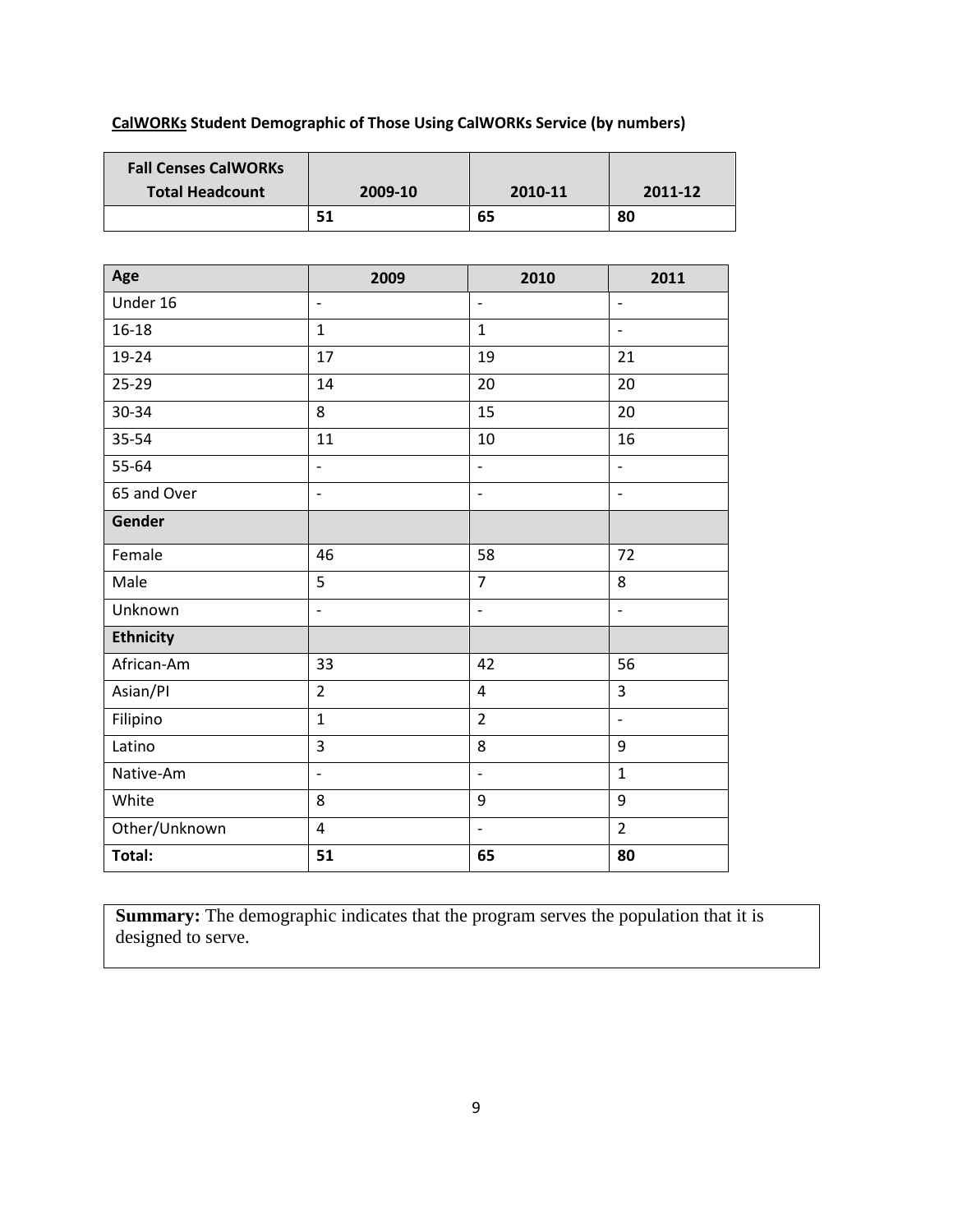# **Headcount by Full/Part-time Status**

| <b>Full/Part</b> | 2009 |      | 2010 |      | 2011 |      |
|------------------|------|------|------|------|------|------|
| Full-time        | 194  | 66%  | 202  | 61%  | 128  | 58%  |
| Part-time        | 102  | 34%  | 128  | 39%  | 91   | 42%  |
| Total:           | 296  | 100% | 330  | 100% | 219  | 100% |

#### **EOPS Fall Census Headcount by Full/Part-time Status**

#### **BCC Fall Census Headcount & Fiscal Year FTEs**

| <b>Full/Part</b> | 2009  |      | 2010  |      | 2011  |      |
|------------------|-------|------|-------|------|-------|------|
| Full-time        | 1.809 | 24%  | 1,549 | 21%  | 1,524 | 22%  |
| Part-time        | 5,839 | 76%  | 5.899 | 79%  | 5,466 | 78%  |
| Total            | 7,648 | 100% | 7,448 | 100% | 6,990 | 100% |

EOPS students represent an average of 11% of full-time BCC students. The program attracts twice as many students as admitted in the program in any given semester. With increased resources, EOPS can increase access to a much larger student population than it has served in the last three years.

#### **Headcount by Matriculation Status**

#### **EOPS** Fall Census Headcount by Matriculation Status

| <b>Matric Status</b> | 2009 |      | 2010 |      | 2011 |      |
|----------------------|------|------|------|------|------|------|
| Matriculating        | 247  | 83%  | 254  | 77%  | 177  | 81%  |
| Exempt               | 49   | 17%  | 76   | 23%  | 42   | 19%  |
| <b>Total</b>         | 296  | 100% | 330  | 100% | 219  | 100% |

#### **BCC** Fall Census Headcount by Matriculation Status

| <b>Matric Status</b> | 2009  |      | 2010  |      | 2011  |      |
|----------------------|-------|------|-------|------|-------|------|
| Matriculating        | 5460  | 68%  | 4,957 | 69%  | 4,781 | 69%  |
| Exempt               | 2222  | 28%  | 2,078 | 29%  | 1,894 | 27%  |
| Unknown              | 337   | 4%   | 200   | 3%   | 236   | 3%   |
| <b>Total</b>         | 8,019 | 100% | 7,235 | 100% | 6,911 | 100% |

**Summary:** 81% of EOPS students are matriculating students compared to 69% for the college, indicating the programs' contribution to the colleges' matriculation goals.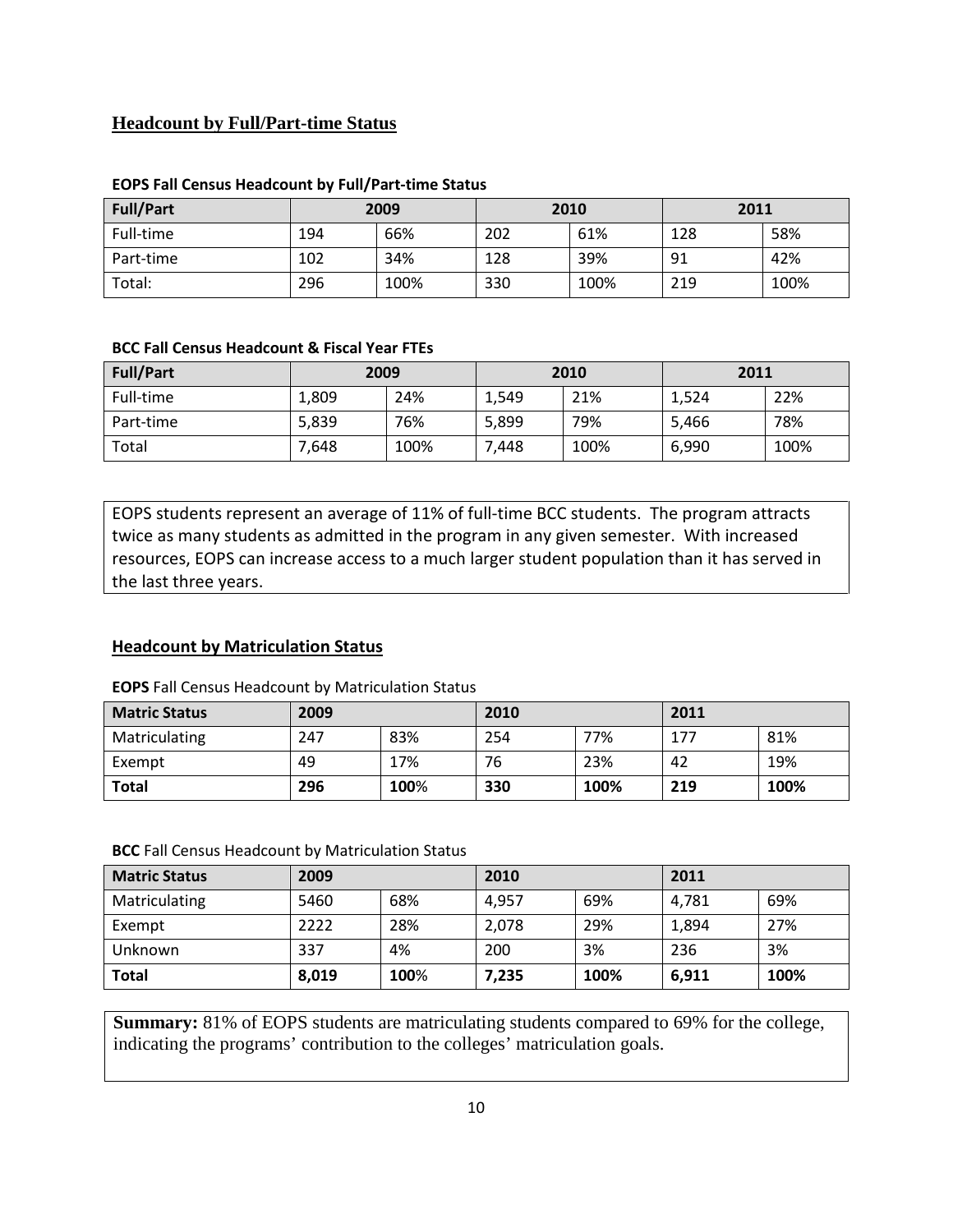# **Matriculation Education Goals**

### EOPS- Matriculation Educational Goal

| <b>Matriculation</b>        |                |      |             |      |     |      |  |
|-----------------------------|----------------|------|-------------|------|-----|------|--|
| <b>Educational Goal*</b>    |                | 2009 | 2010        |      |     | 2011 |  |
| Transfer                    | 151            | 51%  | 160         | 48%  | 129 | 59%  |  |
| AA/AS Degree                | 23             | 8%   | 26          | 8%   | 14  | 6%   |  |
| Certificate                 | 3              | 1%   | 4           | 1%   | 2   | 1%   |  |
| Improve Job Skills          | 8              | 3%   | 16          | 5%   | 6   | 3%   |  |
| <b>Discover Career</b>      | 4              | 1%   | 5           | 3%   | 2   | 1%   |  |
| <b>Ed Enrichment</b>        | 2              | 1%   | $\mathbf 1$ | 0%   | 1   | 0%   |  |
| <b>Improve Basic Skills</b> | $\overline{7}$ | 2%   | 3           | 1%   | 3   | 1%   |  |
| <b>Complete HS Credits</b>  | 3              | 1%   | 7           | 2%   | 1   | 0%   |  |
| Undecided/Other             | 95             | 32%  | 108         | 33%  | 61  | 28%  |  |
| <b>Total</b>                | 296            | 100% | 330         | 100% | 219 | 100% |  |

BCC- Matriculation Educational Goal

| <b>Matriculation</b>        |       |              |       |      |       |      |
|-----------------------------|-------|--------------|-------|------|-------|------|
| <b>Educational Goal</b>     |       | 2010<br>2009 |       |      | 2011  |      |
| Transfer                    | 2604  | 34%          | 2773  | 37%  | 2,935 | 42%  |
| AA/AS Degree                | 271   | 4%           | 291   | 4%   | 254   | 4%   |
| Certificate                 | 74    | 1%           | 73    | 1%   | 72    | 1%   |
| Improve Job Skills          | 736   | 10%          | 738   | 10%  | 608   | 9%   |
| <b>Discover Career</b>      | 262   | 3%           | 216   | 3%   | 212   | 3%   |
| <b>Ed Enrichment</b>        | 493   | 6%           | 349   | 5%   | 274   | 4%   |
| <b>Improve Basic Skills</b> | 159   | 2%           | 119   | 2%   | 113   | 2%   |
| <b>Complete HS Credits</b>  | 65    | 1%           | 107   | 1%   | 47    | 1%   |
| Undecided/Other             | 2,984 | 39%          | 2,782 | 37%  | 2,475 | 35%  |
| <b>Total</b>                | 7648  | 100%         | 7,448 | 100% | 6,990 | 100% |

**Summary:** 52% of EOPS students identify transfer as their primary educational goal followed by "Associate Degree" 8% compared to BCC's 38% and 4% respectively.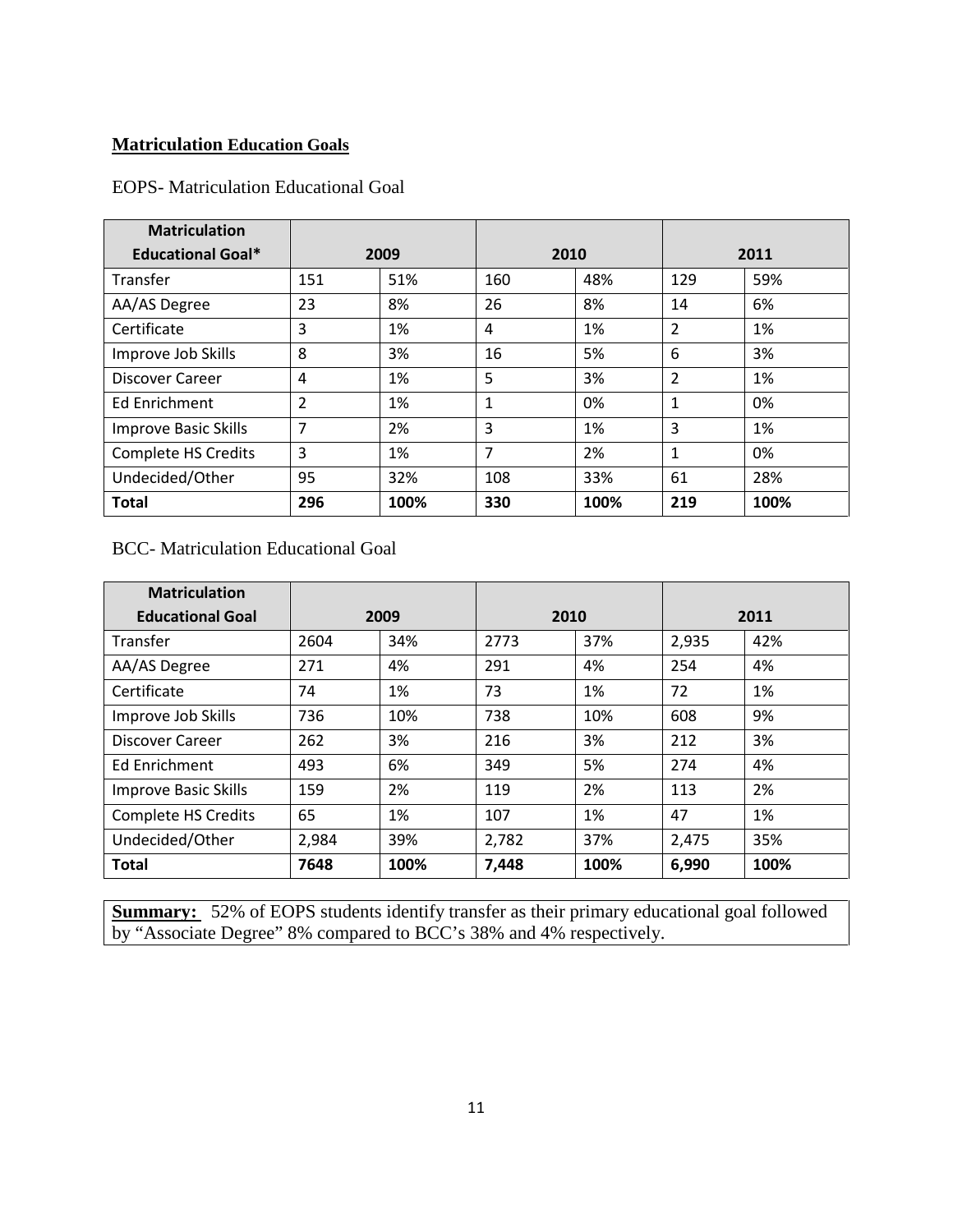## **III. Student Performance and Feedback (Outcomes)**

Degree and Certificates

**EOPS**- Number of Award by Type

| Deg or Certificate | 2009 |      | 2010         |      | 2011 |      |
|--------------------|------|------|--------------|------|------|------|
| AA/AS Degree       | 20   | 83%  | $\cap$<br>∠∠ | 100% | 20   | 69%  |
| Certificate        |      | 7%   |              | 0%   |      | 31%  |
| Total:             | 24   | 100% | $\cap$<br>∠∠ | 100% | 29   | 100% |

**BCC**- Number of Award by Type

| <b>Degree or Certificate</b> | 2008-09 |     | 2009-10 |      | 2010-11 |      |
|------------------------------|---------|-----|---------|------|---------|------|
| AA/AS Degree                 | 206     | 77% | 284     | 77%  | 214     | 65%  |
| Certificate                  | 62      | 23% | 87      | 23%  | 14ء     | 35%  |
| Total:                       | 256     | 00% | 271     | 100% | 331     | 100% |

**Summary: EOPS students receiving Associate Degrees represent 9% of BCC's AA/AS recipients.** 

## **Transfer**

**EOPS** Number of Transfer to CSU and UC

|           | 2008-09 |      | 2009-10 |     | 2010-11 |      |
|-----------|---------|------|---------|-----|---------|------|
| CSU       | 18      | 60%  | 10      | 50% | 10      | 48%  |
| <b>UC</b> | ∸       | 40%  | 10      | 50% |         | 52%  |
| Total:    | 30      | 100% | 20      | 100 | ⌒<br>∠⊥ | 100% |

**BCC** Number of Transfer to CSU and UC

|            | 2008-09                       |      | 2009-10           |      | 2010-11 |      |
|------------|-------------------------------|------|-------------------|------|---------|------|
| <b>CUS</b> | 91                            | 43%  | 75                | 38%  | 118     | 47%  |
| <b>UC</b>  | 120                           | 57%  | $1 \cap 1$<br>⊥∠⊥ | 63%  | 131     | 53%  |
| Total:     | $\mathbf{\Omega}$ 1.1<br>41 L | 100% | 196               | 100% | 249     | 100% |

**Summary:** While EOPS represents 11% of BCC's full-time students, they represent 13% of BCC's transfers to the CSU system.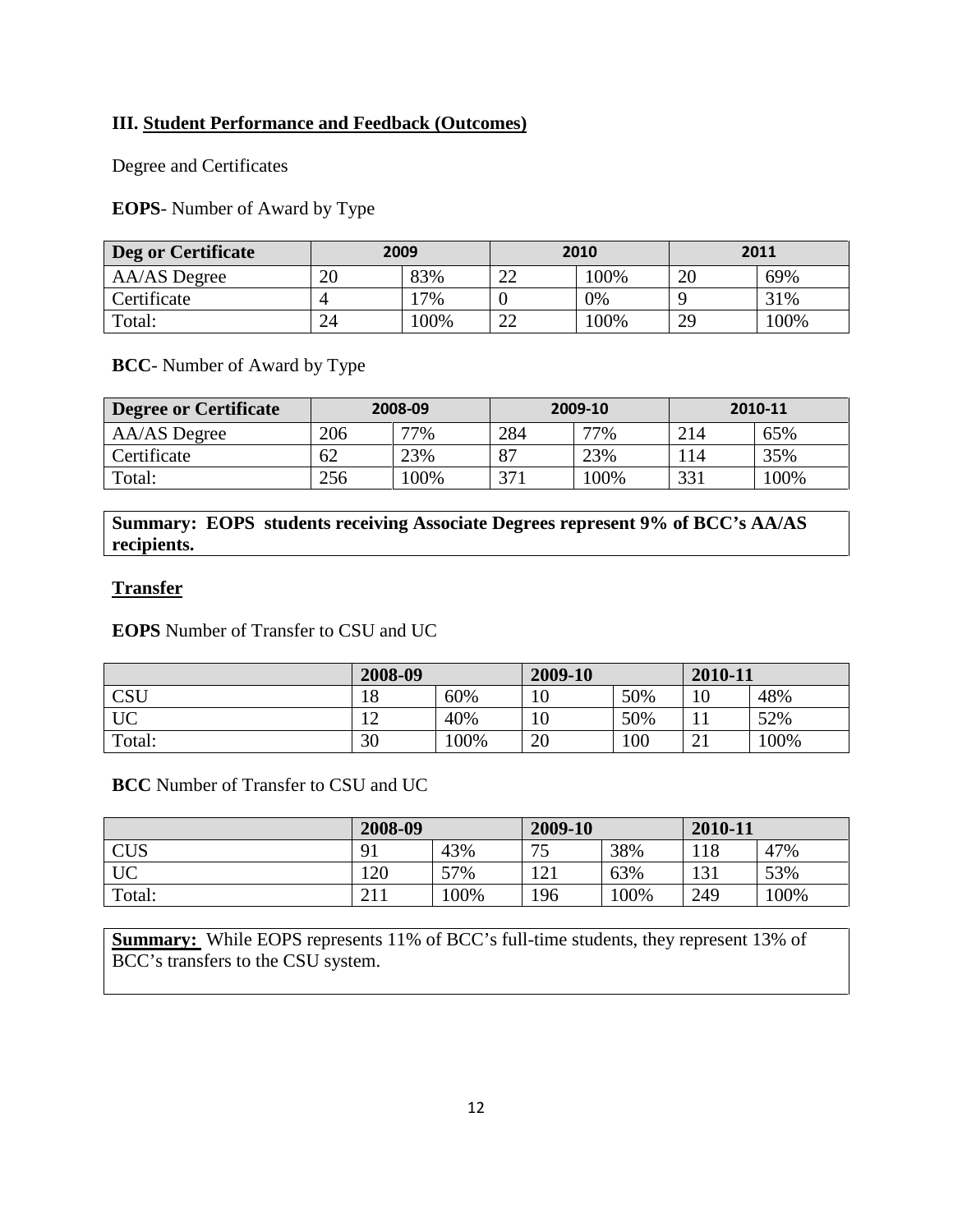# **Student Surveys**

# **Table 3**

# **EOPS**

|                         | $2009$ (#/%) |          | $2010$ (#/%) |             | $2011$ (#/%) |          |
|-------------------------|--------------|----------|--------------|-------------|--------------|----------|
| <b>Success</b>          | Fa54.70%     | Sp60.70% | Fa61.00%     | $Sp56.50\%$ | Fa60.20%     | Sp62.30% |
| Retention               | Fa69.90%     | Sp68.00% | Fa73.20%     | Sp68.00%    | Fa73.30%     | Sp73.40% |
| Persistence<br>FA to SP | 81%          |          | 77%          |             |              | 81%      |

## **BCC**

|                         | Fall $2009$ (#/%) |          | Fall 2010 $(\frac{\#}{\%})$ |          | <b>Fall 2011</b> $(\frac{\#}{\%})$ |          |
|-------------------------|-------------------|----------|-----------------------------|----------|------------------------------------|----------|
| Success                 | FA65.10%          | Sp65.10% | FA67.80%                    | Sp64.90% | FA65.60%                           | Sp67.20% |
| Retention               | FA73.40%          | Sp75.30% | FA74.40%                    | Sp76.00% | FA77.60%                           | Sp75.20% |
| Persistence<br>FA to FA | 7,649 (44%)       |          | 7,457(46%)                  |          |                                    |          |

**Summary:** EOPS students persist at a much larger rate of 64% compared to BCC's 36%.

# **IV. Program Effectiveness**

## **Part A.**

The EOPS/CARE Director and Coordinator are members of key regional, district and college committees and governance groups where they can advocate for the programs students, obtain valuable operational information and share program goals, objectives and developments.

While participation in these committees/groups serves as a venue to share program specific issues and advocate for the interests, concerns and challenges of EOPS/CARE students, it also provides an opportunity to obtain vital information that can be integrated in program services and activities to the benefit of program students.

- Contributing towards improving and/or expanding curriculum relevant to under prepared students
- Integration of instruction and student services
- Identifying possible collaborative opportunities for resources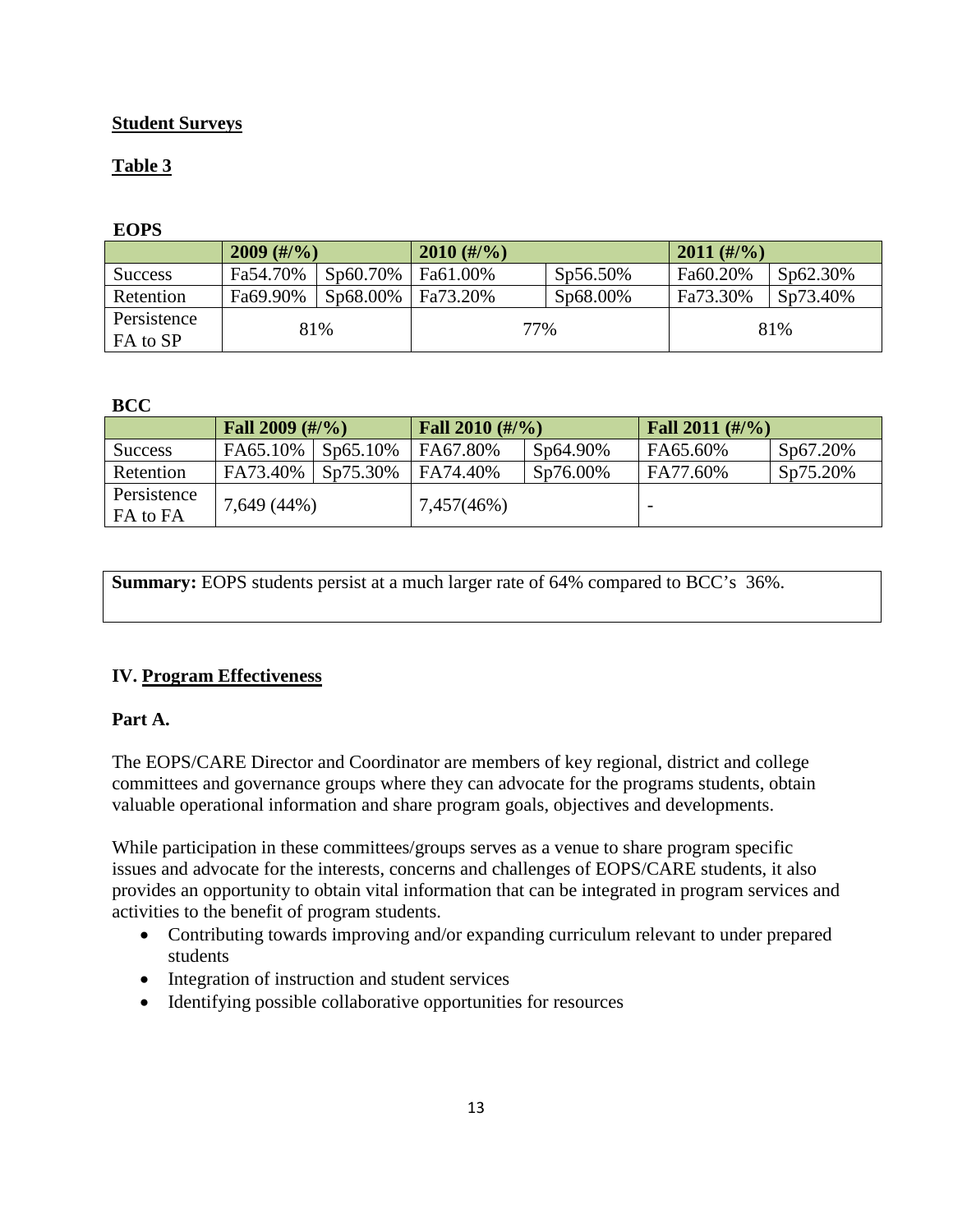#### **Part B**

#### **B.1 How many students do you serve (unduplicated)?**

| <b>FOPS</b>     | 2009-10 | 2010-11 | <b>2011</b><br>$\mathbf{A}$<br>11-12 |
|-----------------|---------|---------|--------------------------------------|
| Total<br>number | 304     | 346     | 298                                  |

| <b>CalWORKs</b>                 | 2009-10 | 2010-11   | 2011<br>$\mathbf{A}$ |
|---------------------------------|---------|-----------|----------------------|
| $\mathbf{r}$<br>`otal<br>number | -<br>ັ  | - -<br>∪J | 80                   |

#### **B.2 How many appointments do you make on any given day?**

| <b>EOPS</b>     | 2009-10 | 2010-11 | 2011-12 |
|-----------------|---------|---------|---------|
| Appointments*   | 30      | 30      | 30      |
|                 |         |         |         |
| <b>CalWORKs</b> | 2009-10 | 2010-11 | 2011-12 |
| Appointments*   |         | 15      | 15      |

\* Total of daily appointments scheduled for EOPS Counselor – include appointments with counseling intern.

#### **B.3 How many contacts do you make with students?**

| <b>EOPS</b>             | 2009-10             | 2010-11                                | 2011-2012                           |
|-------------------------|---------------------|----------------------------------------|-------------------------------------|
| Appointment             | Fall '09<br>$-235$  | $-245$   Fall<br>$^{\prime}10$<br>Fall | 230<br>$\overline{\phantom{a}}$     |
| <b>Attended Summary</b> | Spring 10<br>$-366$ | Spring '11                             | - $228$ Spring '12<br>251<br>$\sim$ |
|                         | Total:<br>601       | <b>Total:</b>                          | $473$ Total:<br>481                 |

| <b>CalWORKs</b>         | 2009-10              | 2010-11                                | 2011-2012                                     |
|-------------------------|----------------------|----------------------------------------|-----------------------------------------------|
| Appointment             | 09<br>Fall           | Fall<br>$^{\prime}10$                  | Fall<br>176<br>$\sim$                         |
| <b>Attended Summary</b> | Spring 10            | Spring '11<br>$\overline{\phantom{m}}$ | Spring '12<br>184<br>$\overline{\phantom{0}}$ |
|                         | 127<br><b>Total:</b> | Total:                                 | 360<br><b>Total:</b>                          |

#### **V. Student Learning Outcome**

EOPS conducted student learning outcome assessment surveys in 2010-2011 academic year, to assess the level of personal responsibility students on academic probation took to actualize their academic success after attending and participating in the individualized and group student success meetings and workshops. The surveys were administered at the beginning and the end of the fall 2011 semester.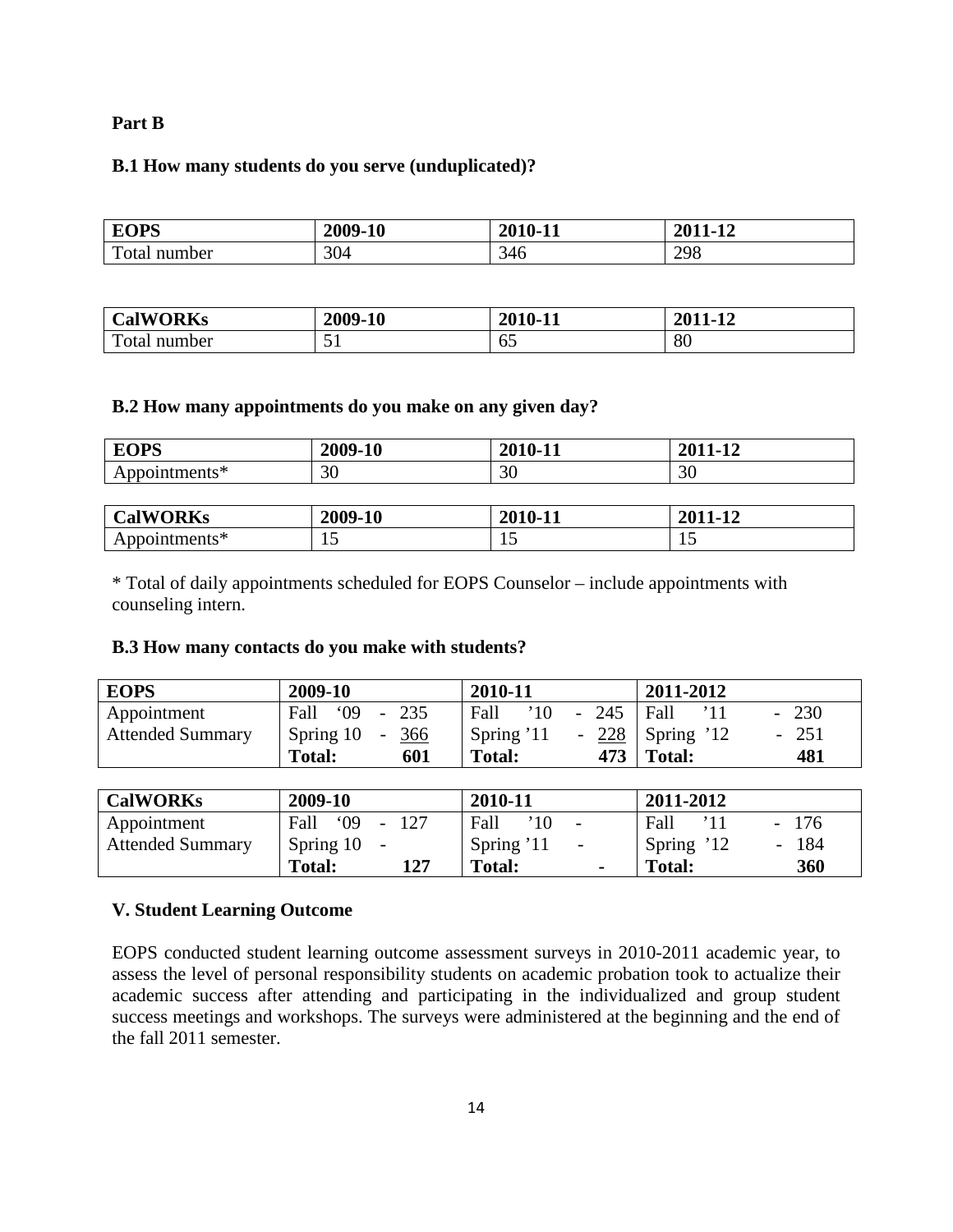### **Assessment Tool:**

A five-question survey was administered at the beginning and end of the fall 2011 semester to EOPS students who were placed on academic probation and attending individualized and group student success meetings.

#### **EOPS Survey Summary:**

**Question 1.** How do you feel about your ability to manage your own academic success?

|            | <b>Very Strong</b> | Good | Fair | Poor |
|------------|--------------------|------|------|------|
| Pre-Test:  | 29%                | 28%  | 41%  | 31%  |
| Post-Test: | 17%                | 72%  | 11%  | 0%   |



**Summary:** The pre-test result for survey question No. 1 indicated that the majority of the respondents felt that they had the ability to influence their own academic success. The post-test, however, showed a lower percentage of participants rated very strong ability in managing their success. The variance may indicate the participants increased skills in better evaluating their abilities and develop achievable goals following their monthly meetings with their counselor.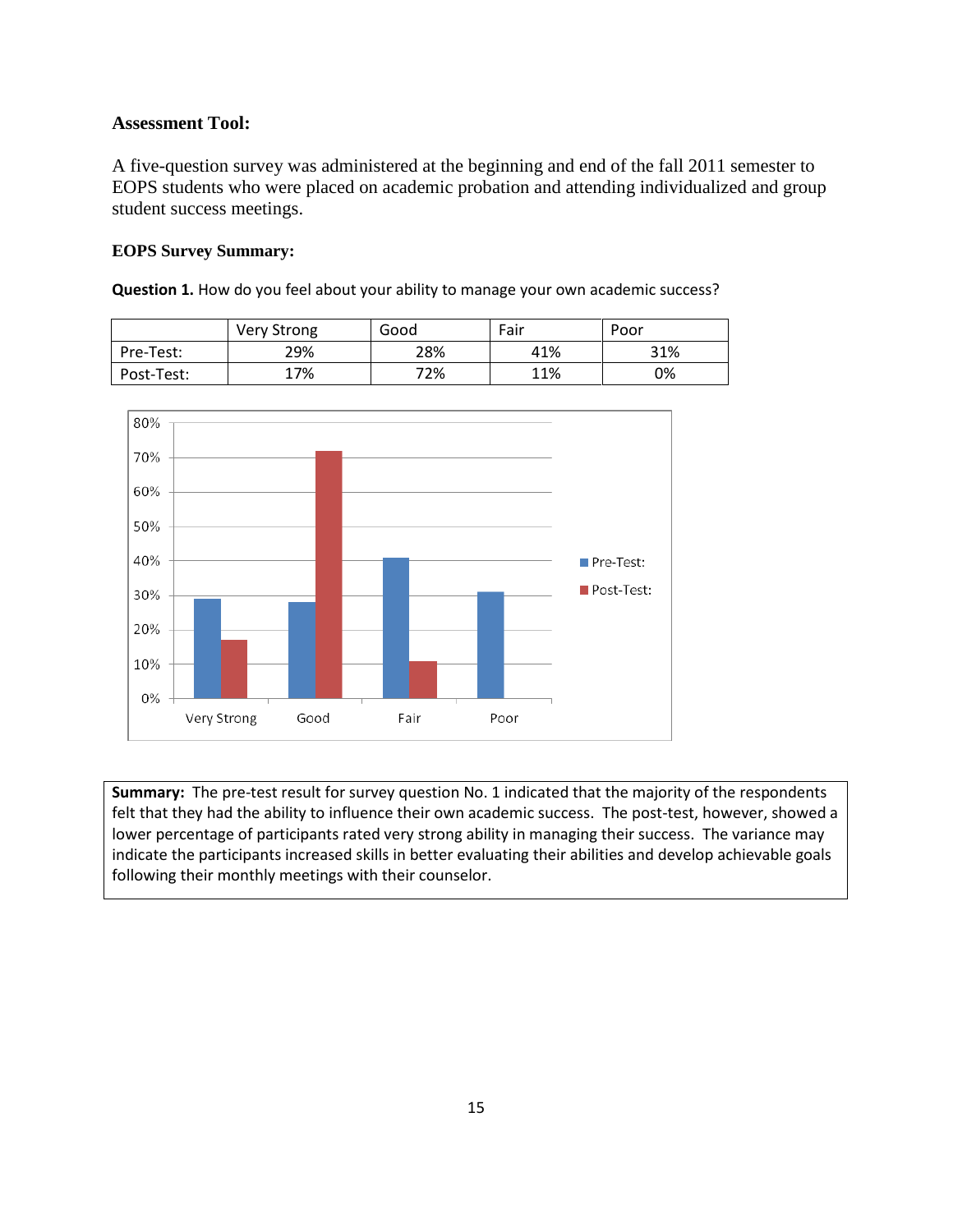





# **Question 3.** How do you rate your ability to [participate in classroom/group discussions?

|            | Very Strong | Good | Fair | Poor |
|------------|-------------|------|------|------|
| Pre-Test:  | 41%         | 28%  | 31%  | 0%   |
| Post-Test: | 56%         | 33%  | 11%  | 0%   |



and encouragement they received in the group discussions. **Summary:** The considerable change respondents demonstrated in Q2 and Q3 may reflect the effectiveness of the opportunity they were given to participate in group discussions and the support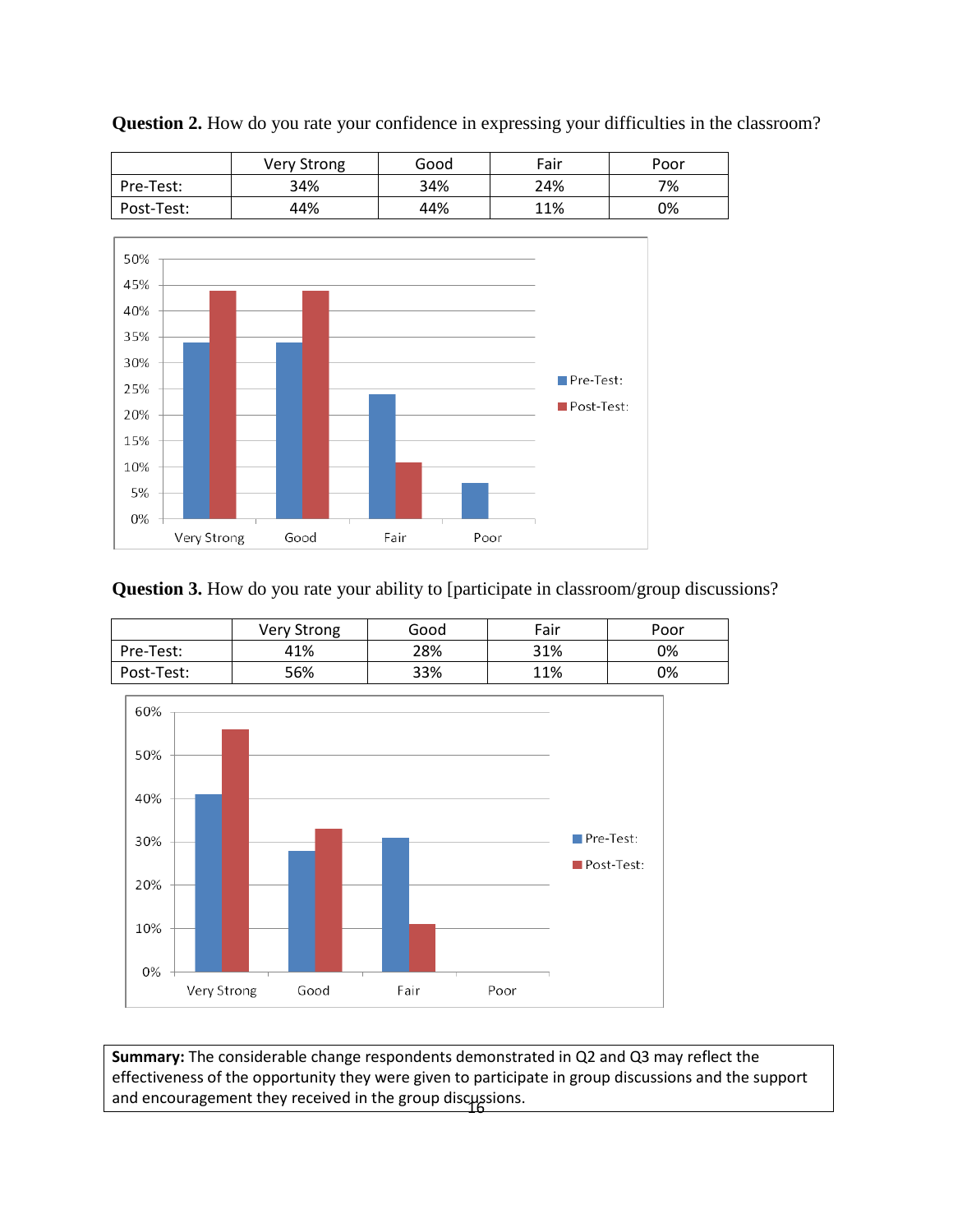|            | Very Strong | Good | Fair | Poor |
|------------|-------------|------|------|------|
| Pre-Test:  | 10%         | 38%  | 45%  | 7%   |
| Post-Test: | 11%         | 44%  | 44%  | 0%   |





**Summary:** The very high closeness between respondents' pre and post ratings of their time management skills indicates a highly realistic level of self evaluation in this category.

**Question 5.** How do you rate your ability to network with other students?

|            | Very Strong | Good | Fair | Poor |
|------------|-------------|------|------|------|
| Pre-Test:  | 34%         | 31%  | 17%  | 17%  |
| Post-Test: | 44%         | 33%  | 17%  | 6%   |

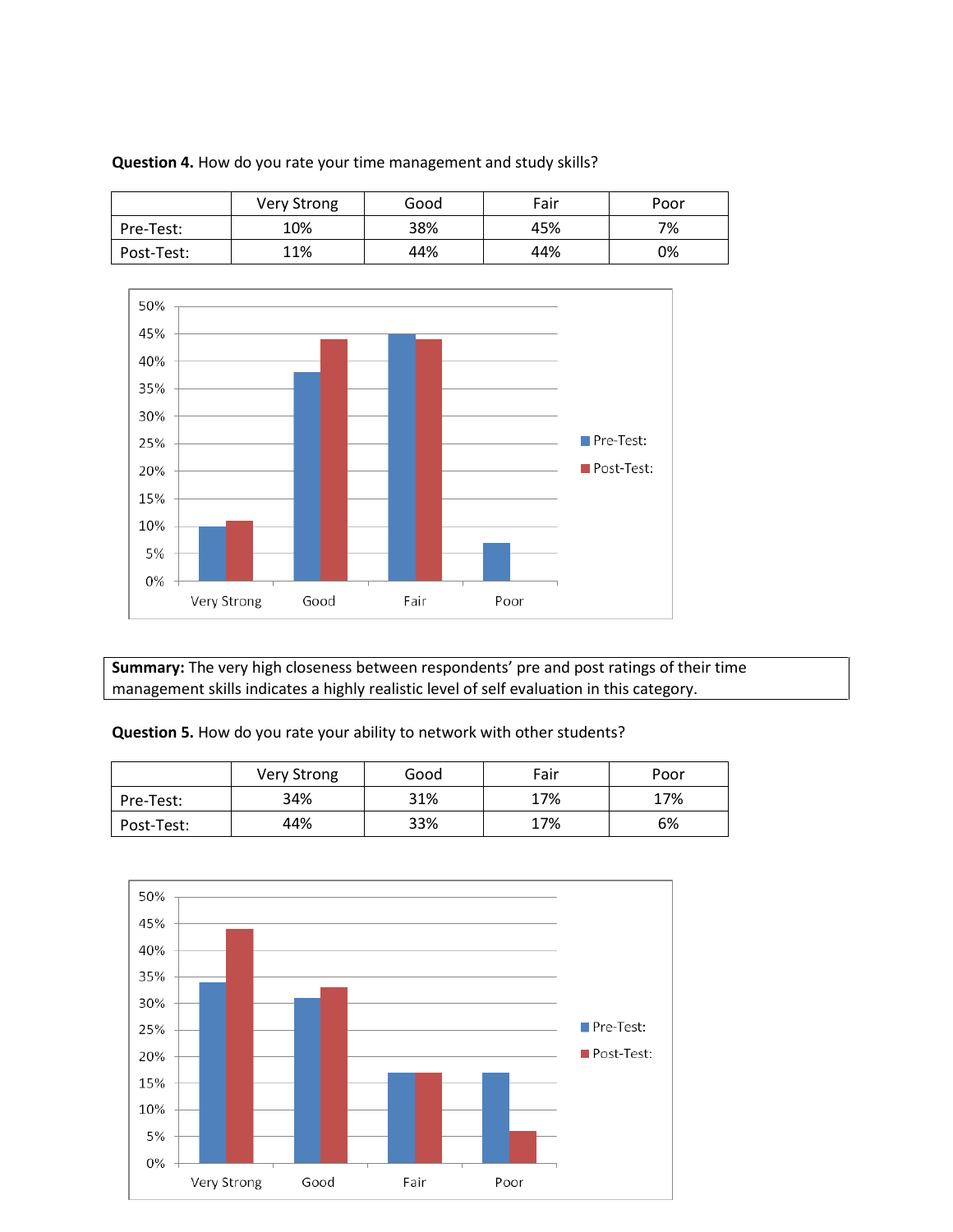**Summary:** There was a 30% increase in the number of respondents' who rated their networking abilities as very strong. 17% of participants who rated their networking ability as poor lowered to 6% in the post-test thereby demonstrating the benefits of the success program.

## **EOPS Student Learning Outcome Action Plan**

Overall students achieved the desired student learning outcomes as indicated in the 5 post-survey questionnaire results. The number of students who rated their success skills "very strong" in the post-survey increased in Q 2, 3 and 5, remained the same in Q4 and was lower in Q1.

The number of students who rated their success skills far/poor had the most substantial decrease in all post-survey questions except in Q4 where it remained about the same.

EOPS will continue to provide these student success individualized and group meetings to help students increase their confidence to be able to manage their own academic success by acquiring and strengthening their class room participatory, collaboration, networking and time management skills.

The survey will be continued in 2012-13. Question 1 will be revised to help students make a more realistic evaluation of their skills to direct their academic success.

## **CalWORKs**

#### **Student Learning Outcomes Assessment – Fall 2011**

CalWORKs conducted student learning outcomes assessment surveys in fall 2011 to assess participants skills in developing personal resumes and acquiring job interview skills.

Surveys were administered at the beginning and end of workshops to evaluate students' skills to identify their accomplishments, job skills and appropriate resume formats.

#### **SLOs Assessed**

#### **SLO 1. Students will be able to develop personal resumes.**

#### **Assessment Results:**

A four-question pre-workshop and post-workshop surveys were completed by 10 students who attended the workshop.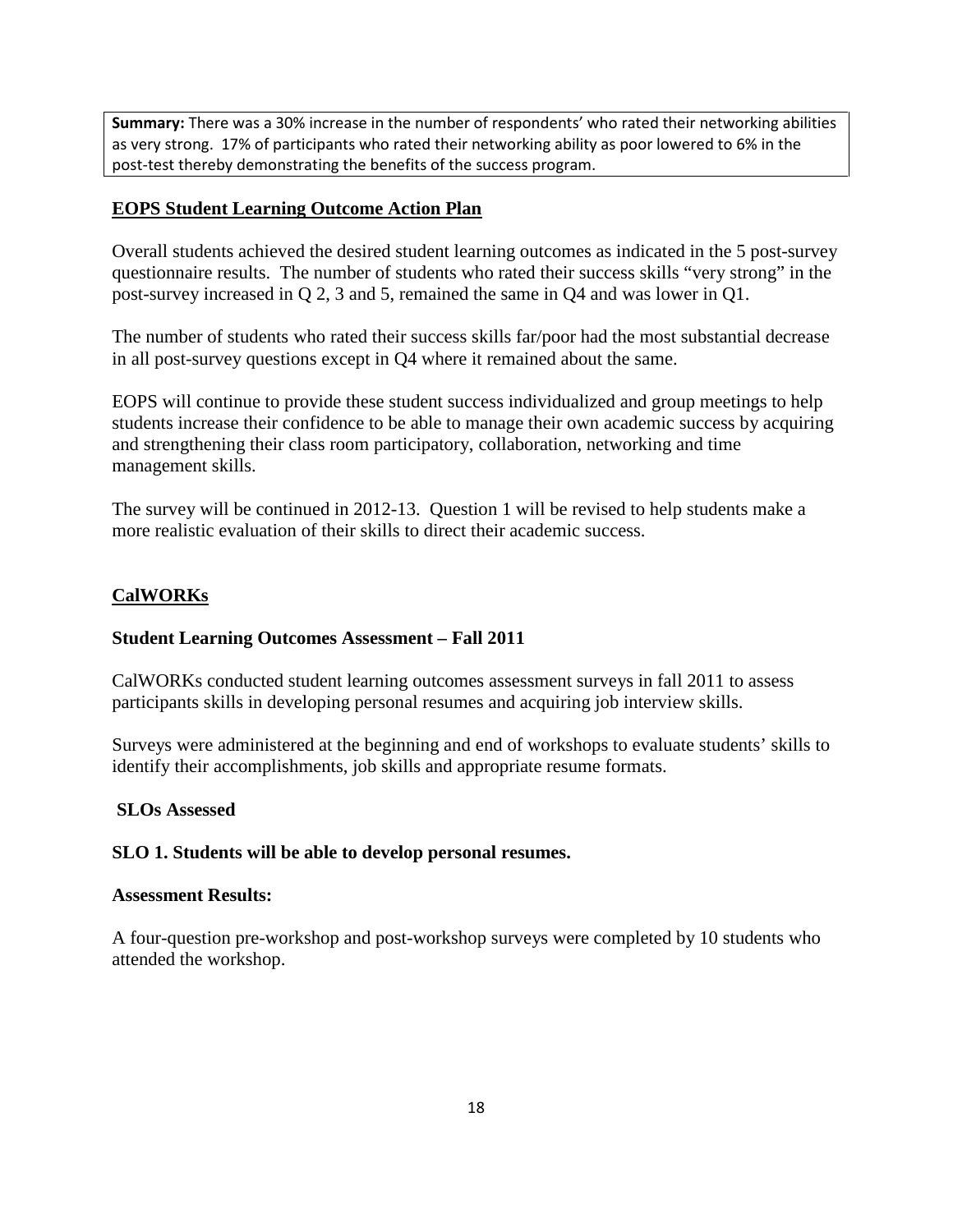# **CalWORKs Survey # 1 Summary:**

|           | Very Strong | Good | Fair | Poor |
|-----------|-------------|------|------|------|
| Pre-Test  | 0%          | 30%  | 40%  | 30%  |
| Post-Test | 40%         | 60%  | 0%   | 0%   |

**Question 1:** How do you rate your skills in resume development?



**Summary: There is noticeable improvement in the self-rating of participants after they attended resume writing workshop**.

**Question2:** How do you rate your skills in identifying your accomplishments?

|           | <b>Very Strong</b> | Good | Fair | Poor |
|-----------|--------------------|------|------|------|
| Pre-Test  | 0%                 | 10%  | 50%  | 40%  |
| Post-Test | 50%                | 50%  | 0%   | 0%   |

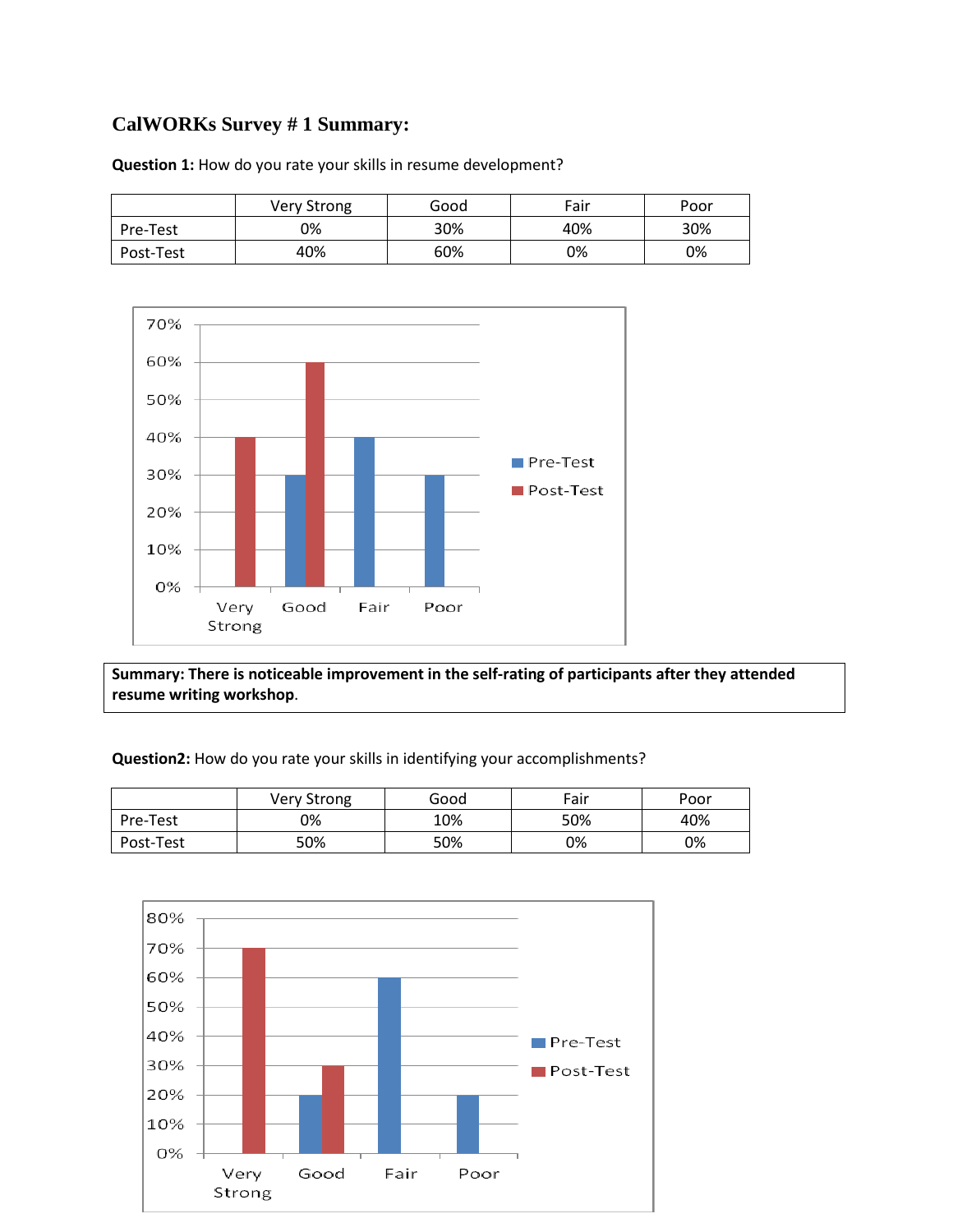**Summary: The assessment results for the post-test shows that participants make a significant improvement in their accomplishment for resume writing purposes. This result supports the assessment outcomes.**

|           | Very Strong | Good | Fair | Poor |
|-----------|-------------|------|------|------|
| Pre-Test  | 0%          | 20%  | 60%  | 20%  |
| Post-Test | 70%         | 30%  | 0%   | 0%   |

**Question3.** How do you rate our skills in identifying your job skills?



**Summary: Assessment result shows before the workshop 0% participants reported strong skills in identifying job skills, however after attending the workshops 50% of the respondents reported very strong skills in identifying job skills, which is a significant improvement and indicate the effectiveness of the services provided**.

20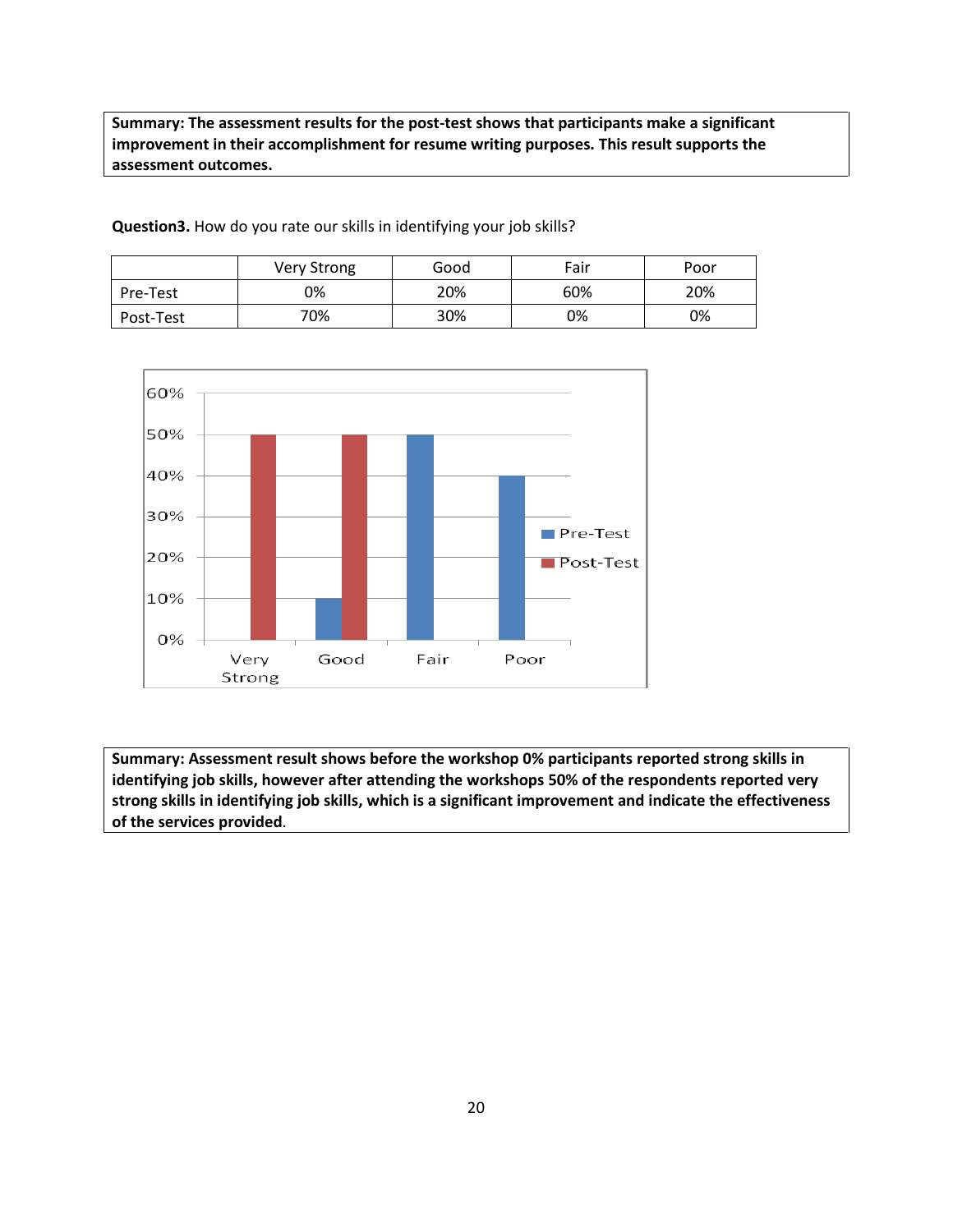Very Strong | Good | Fair | Poor Pre-Test 10% 20% 40% 40% Post-Test | 50% | 50% | 0% | 0%



**Summary: The assessment results for pre-and-post-tests indicate that overall participants self-rating improved and students developed skills in choosing the right resume format.**

# **CalWORKs Job Interview Survey # 2 Summary:**

**Question 1.** How do you rate your skills in indentifying job qualifications and requirements?

|           | <b>Very Strong</b> | Good | Fair | Poor |
|-----------|--------------------|------|------|------|
| Pre-Test  | 0%                 | 30%  | 70%  | 0%   |
| Post-Test | 40%                | 50%  | 10%  | 0%   |



**Question 4:** How do you rate your skills in choosing a resume format?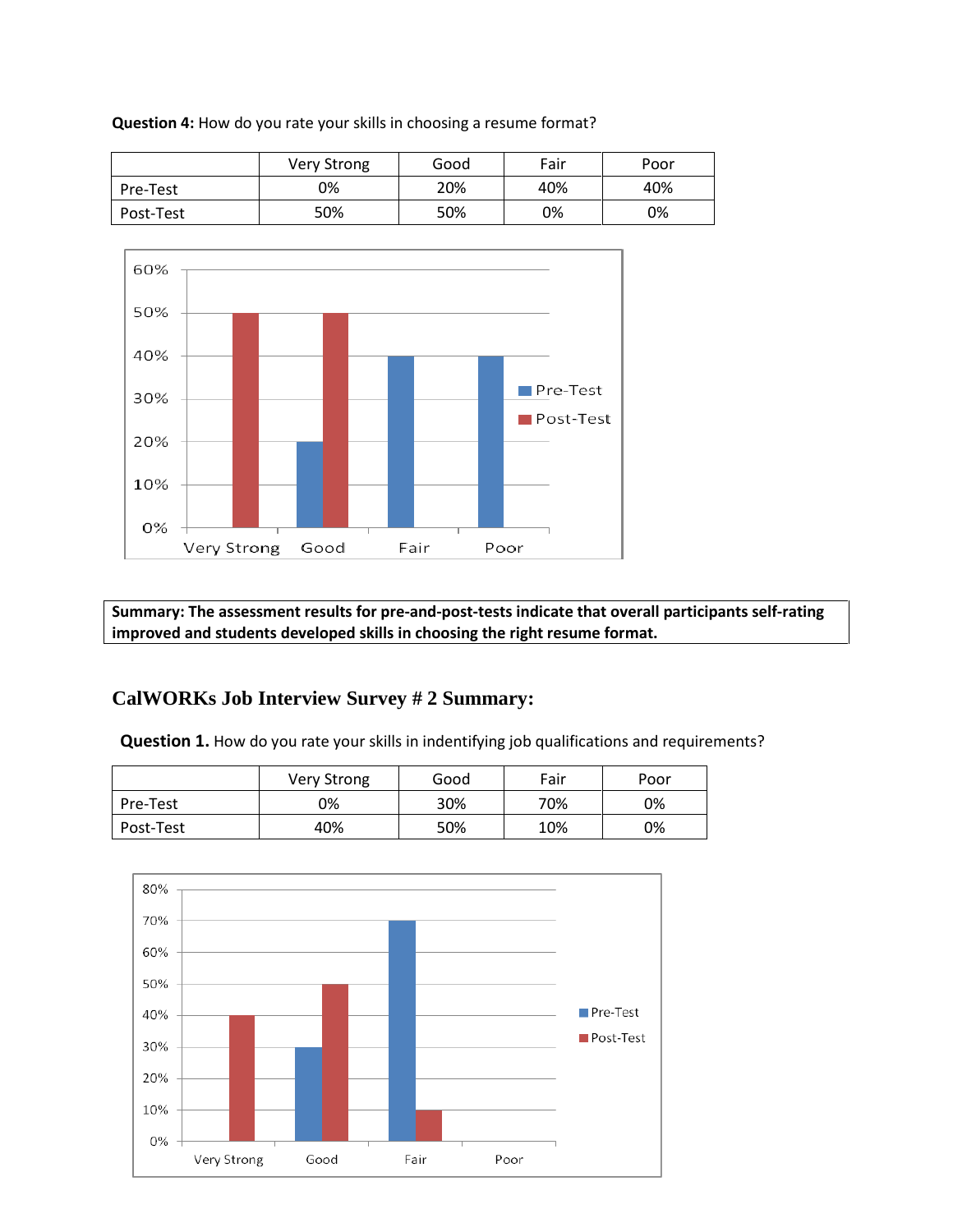**Summary: In the post-test assessment the percentage of students who rated their skills at "very strong" increased form 0 to 40% while those who rated their skills "fair" decreased from a high of 70% to a very low 10%., a great demonstration of the effectiveness of the workshop.**

|           | Very Strong | Good | Fair | Poor |
|-----------|-------------|------|------|------|
| Pre-Test  | 0%          | 60%  | 40%  | 0%   |
| Post-Test | 20%         | 70%  | 10%  | 0%   |

**Question 2**. How do you rate your skills in researching a perspective employer?



**Summary: The percentage of students who rated their research skills in the pretest at "0" increased to 20% and those who rated themselves "fair" decreased from 40% to 10%. Here again demonstrating the capacity of the workshops to deliver the learning outcomes stated from the outset.**

**Question 3**. How do you rate your skills in summarizing your qualifications?

|           | Very Strong | Good | Fair | Poor |
|-----------|-------------|------|------|------|
| Pre-Test  | 20%         | 40%  | 30%  | 10%  |
| Post-Test | 20%         | 80%  | 0%   | 0%   |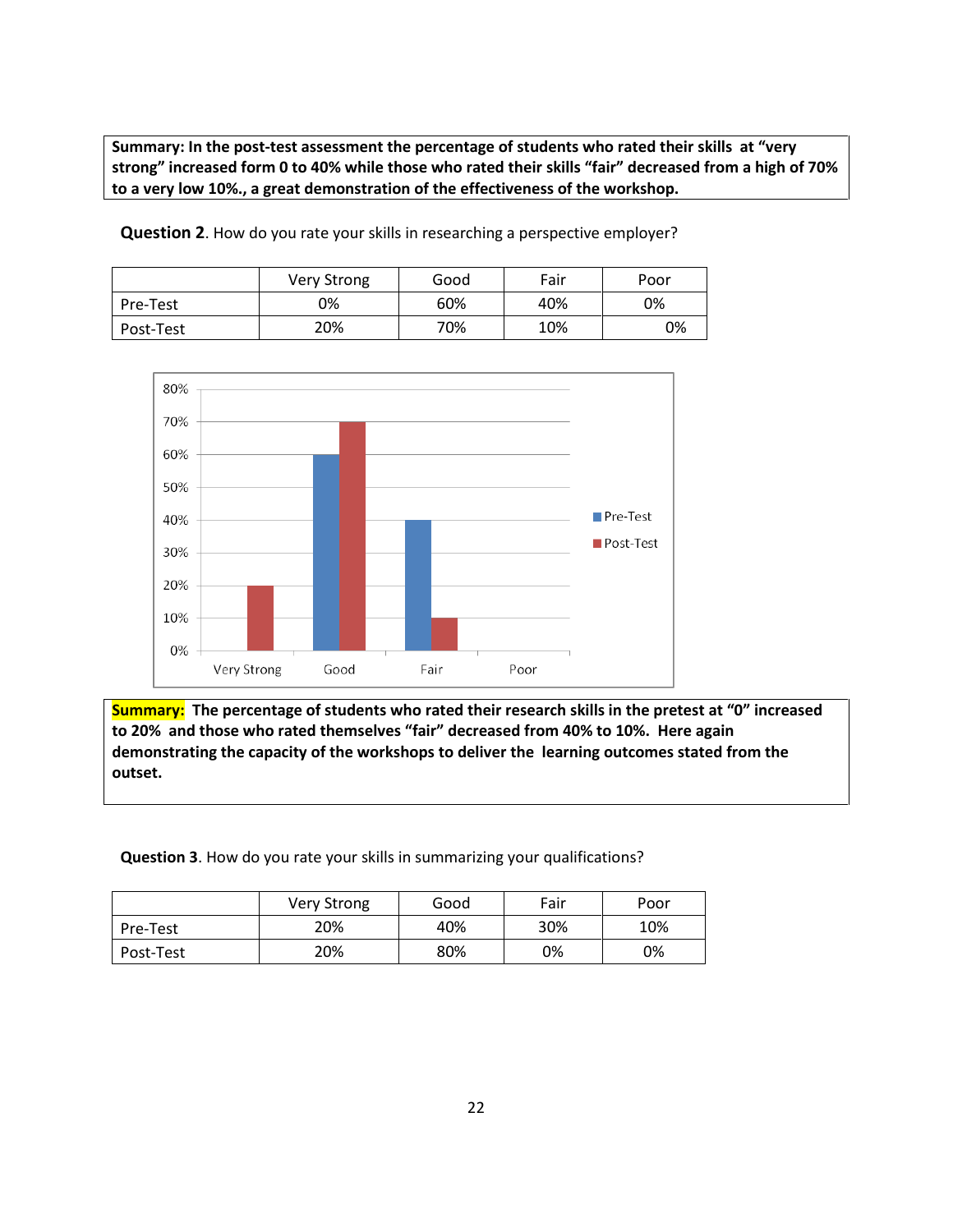

Summary: The percentage of students who rated their abilities to summarized their job skills made a 100% shift from poor/fair to "Good".

#### **Question 4**. How do you rate your skills in the level of confidence for your job interview?

|           | Very Strong | Good | Fair | Poor |
|-----------|-------------|------|------|------|
| Pre-Test  | 0%          | 10%  | 30%  | 60%  |
| Post-Test | 60%         | 40%  | 0%   | 0%   |

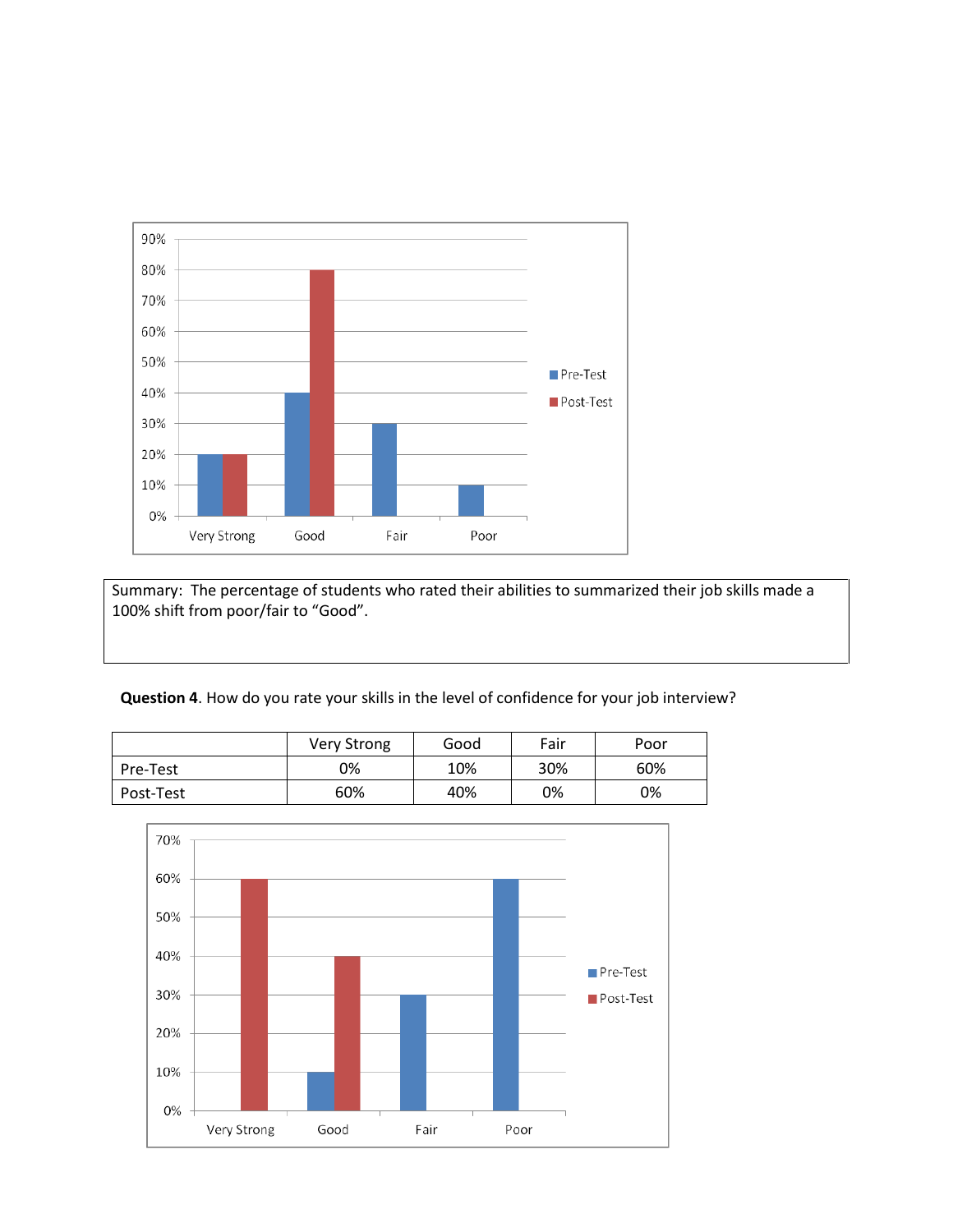Summary: 100% of the students, who rated their skills between "fair" and "poor" in the pre-test, rated their skill as either "good" or "very strong" in the post-test.

## **CalWORKs Student Learning Outcome Action Plan**

Students achieved great success in moving from the lowest end of their ratings to the highest two categories. 100% of the students who rated their skills fair/poor moved up to very strong/good.

Continue to provide workshops on interview techniques, identifying job qualification and skills requirements in the 2012-13 academic year.

## **VI. Action Plan**

## **A. Future Needs**

Following a recent Student Success Strategies Forum attended by EOPS, CARE and CalWORKs program supervisors, counselors and staff of the four campuses (Berkeley City college, College of Alameda, Laney and Merritt Colleges), the following activities were prioritized as having critical impact in advancing student success.

## **Counseling**

- $\triangle$  Hire a counselor during the summer sessions to provide first time EOPS students to complete their first semester education plan and enroll in those courses to ensure their academic success.
- Increase the current .75% clerical position to a full-time position to provide 100% frontoffice coverage.
- Hire a .50 clerical assistant to provide the necessary customer service to CalWORKs students.
- Acquire additional funds to expand the Book Loan Program.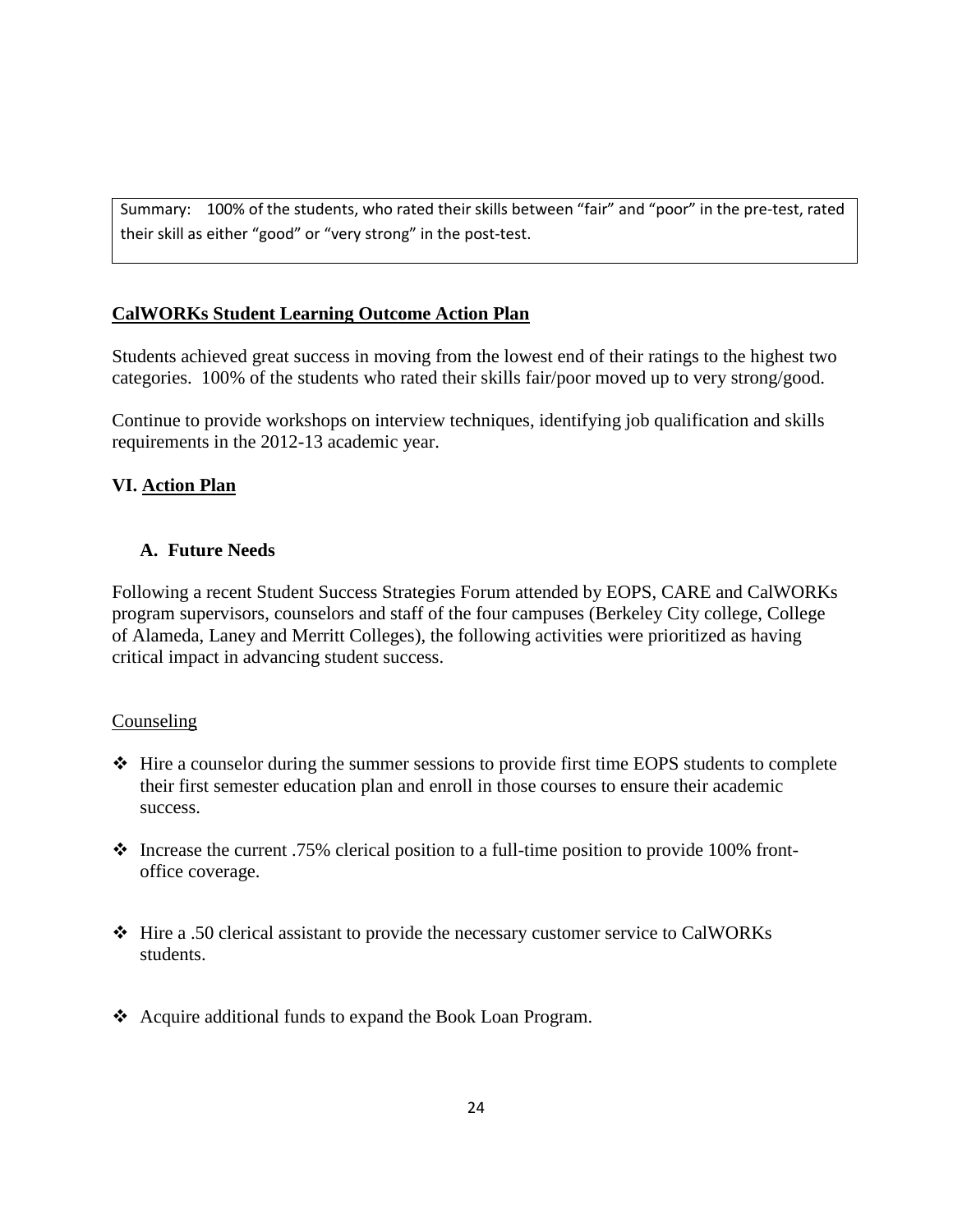$\div$  Include faculty in EOPS cultural and program activities to increase faculty-program collaboration

# **B**. **Future Goals and Program Assessment**

The programs will continue to play a critical role in the academic success of underserved students and continually assess the quality and delivery methods of its services as well as increase program capacity to promote its mission of:

- $\triangleright$  Enrolling, graduating and transferring an increasing the number of disadvantaged students
- $\triangleright$  Assessing student learning out comes and
- $\triangleright$  Improving delivery of programs and services.

## **C**. **Strategic Planning**

Even though the EOPS program is funded by the State Chancellor's Office to serve 101 students in the 2011-12 semesters, the program served about 300 students, which is a 300% increase over the cap.

The program needs to implement the following strategies to ensure that it meets it program mandates of increasing the percentage of students who receive their AA/AS degrees, Certificates and transfer to four-year colleges.

- Reduce the number of students enrolled in the program annually to 200.
- Conduct early outreach to make sure that at least 75% of new students have completed their application forms before the start of school.
- Students enrolled in Basic Math Courses are familiar with the Student Learning Center and the appointment tutoring schedule process at the end of each EOPS orientation.

# **D**. **Equipment Needs**

- Laptops
- Bar-code scanner and data storage software for book-loan program
- Heavy Duty Copy Machine
- Scanners for EOPS computer lab
- Fax Machine